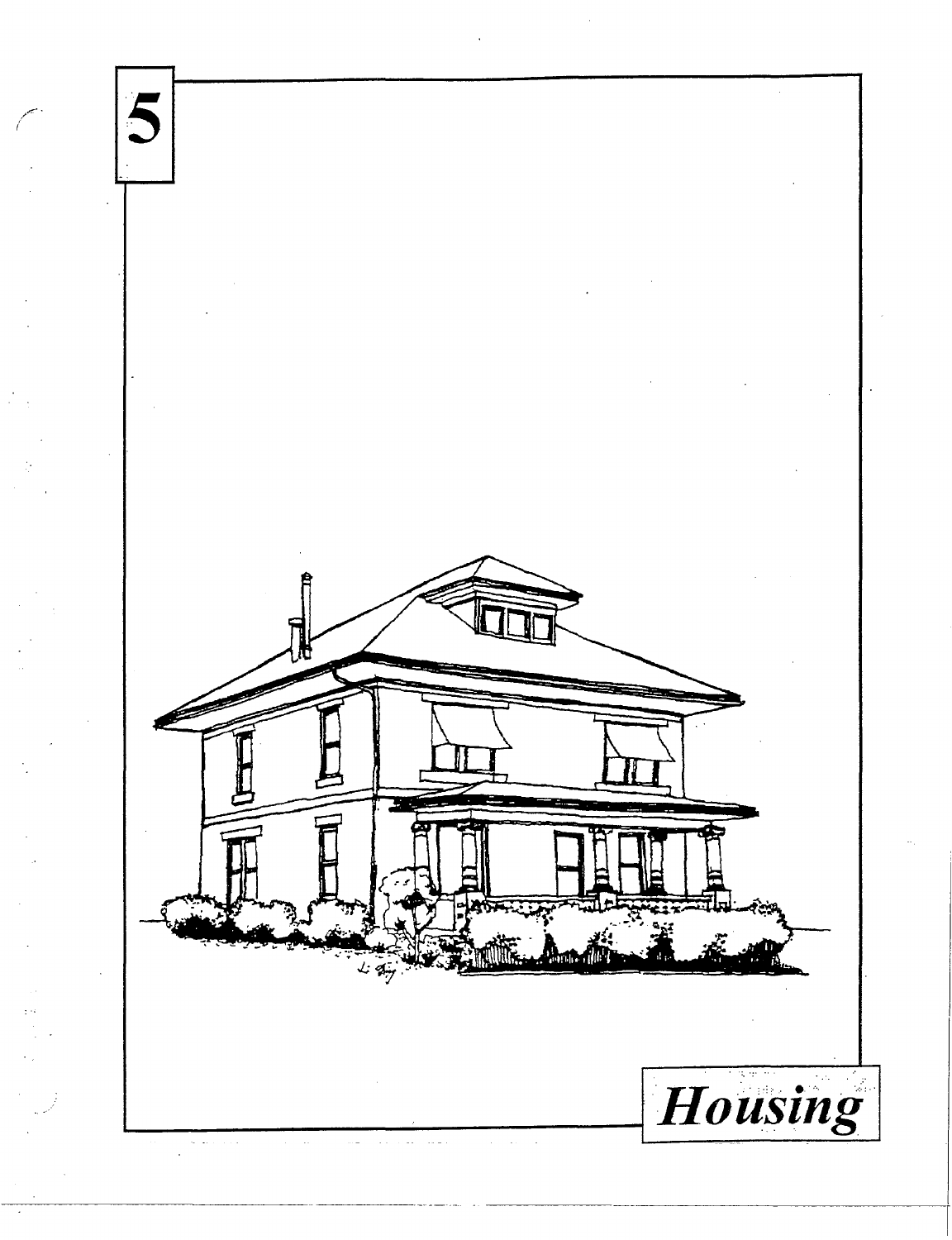# **Housing**

## INTRODUCTION

Housing is one of the fundamental requirements of every human being. Although it is considered a basic need, a housing unit is more than four walls and a roof; not only does it provide physical shelter, but *it* also acts as a link to the socioeconomic elements of a society.

Due to the fact that everyone in the community has a stake in housing, it is associated with all community issues. Through property taxes, housing is a major source of revenue for local governments. However, it also generates the need for municipal expenditures, such as the provision of roads, water and sewer facilities, schools, libraries, and parks (Meyerson, 1962: 4). Therefore, it is a building block of every society and an important aspect of every city's planning efforts.

For a community to grow and prosper, it must provide attractive, adequate, and affordable housing facilities for its population. Therefore, community leaders must devise plans that address the needs and concerns of each segment of the population.

As a means of identifying the strengths .and weaknesses of St. Marys' housing stock, a visual housing analysis was completed by the Kansas State University team. In addition, U.S. Census data from 1970 to 1990 are utilized to supplement information gained from the visual analysis.

Analysis of the survey will help community officials better understand existing problems, as well as future housing-related needs. This information may then be used as a basis for amending existing housing policies and in the drafting of new plans designed to preserve and enhance the city's housing stock.

## METHODOLOGY

For the purposes of this study, the City of St. Marys and its extraterritorial zone (ETZ) are analyzed. Four three-member teams, with the aid of a previously designed survey instrument, completed the housing/land use survey on February 1, 1997.

A complete description of the survey methodology is contained in Appendix E. However, the survey form requires assessment of the following housing characteristics:



# *Chapter Sections:*

- *Introduction*
- *Methodology*
- *Analysis of the City of St. Marys*
- *Analysis of the*
- *Extraterritorial Zone*
- *Analysis of the St.*
- *Marys Planning Area*
- *Summary*
- *Recommendations*

*For a community to*  grow *and prosper,* it *must provide attractive, adequate, and affordable housing for its population.* 

 $\checkmark$ 

*The housing/land use survey was completed on February* l, *1997.* 

*JJOl.'SISG*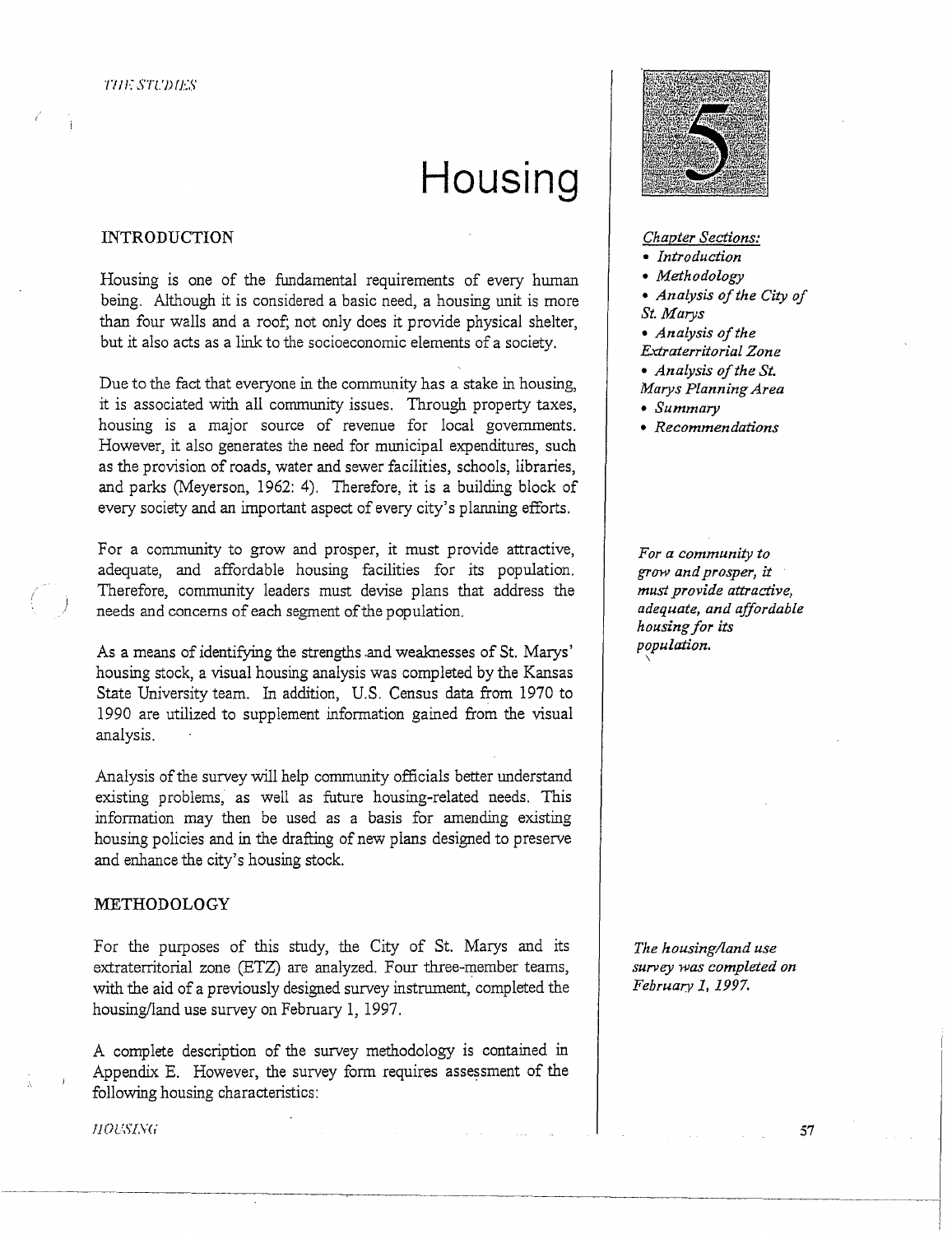/'I.IE SH.'!Jfl:.'S

- Map, block, and lot numbers Unit density per structure
- Street address of each lot Structural condition
- Visual appearance of structure Conversion of land use
- Age of dwelling unit Outdoor/yard condition
- Historical significance, if any Sidewalk condition
- Architectural style of structure Traffic congestion
- Type of dwelling unit

# ANALYSIS OF THE CITY OF ST. MARYS

Awareness of the general condition of the city's housing stock allows officials to gain a better understanding of current and potential housing problems. With this knowledge, community leaders can develop policies and prepare plans that can help preserve the quality, integrity, and character of the community as it develops.

Growth of a city's housing stock may partially be understood by examining recent construction of residential units. A high rate of new construction indicates growth in the number of dwelling units.

The City of St. Marys experienced population growth between 1970 and 1980. As a result, the city's total number of dwelling units increased by approximately 21 percent (Table 5-1). The growth rate for dwelling units fell to just under 8 percent between 1980 and 1990, but it has rebounded since 1990. The February 1997 housing survey identified 779 residential dwelling units in the city, an increase of 15.3 percent since 1990.

|  | Table 5-1. Percentage growth of dwelling units since 1970. |  |  |  |  |  |
|--|------------------------------------------------------------|--|--|--|--|--|
|--|------------------------------------------------------------|--|--|--|--|--|

|   | Time Period         | Percentage Change               |
|---|---------------------|---------------------------------|
|   | 1970-1980           | 21.4%                           |
|   | 1980-1990           | $7.9\%$                         |
|   | 1990-1997           | 15.3%                           |
| - | -<br>$\sim$<br>---- | -------<br>-<br>$\sim$<br>- - - |

*Sources: U.S. Bureau of the Census; KSU Housing/Land Use Survey.* 

## *Appearance*

Survey results indicate that approximately 71 percent of the residential units within the City of St. Marys have appearances rated as good (Figure 5-1). This suggests that most of the city's residential units are viewed favorably by passersby. Such positive ratings indicate that most residents of St. Marys are concerned about the appearance of their property and their community. However, about 4

*With an understanding of the city's housing stock, leaders can develop policies to preserve the quality, integrity, and character of the community.* 

*The housing survey reveals 779 residential dwelling units in St. Marys.* 

*Approximately 71 percent of the residential units in the city are rated as having good appearances.* 

/ \.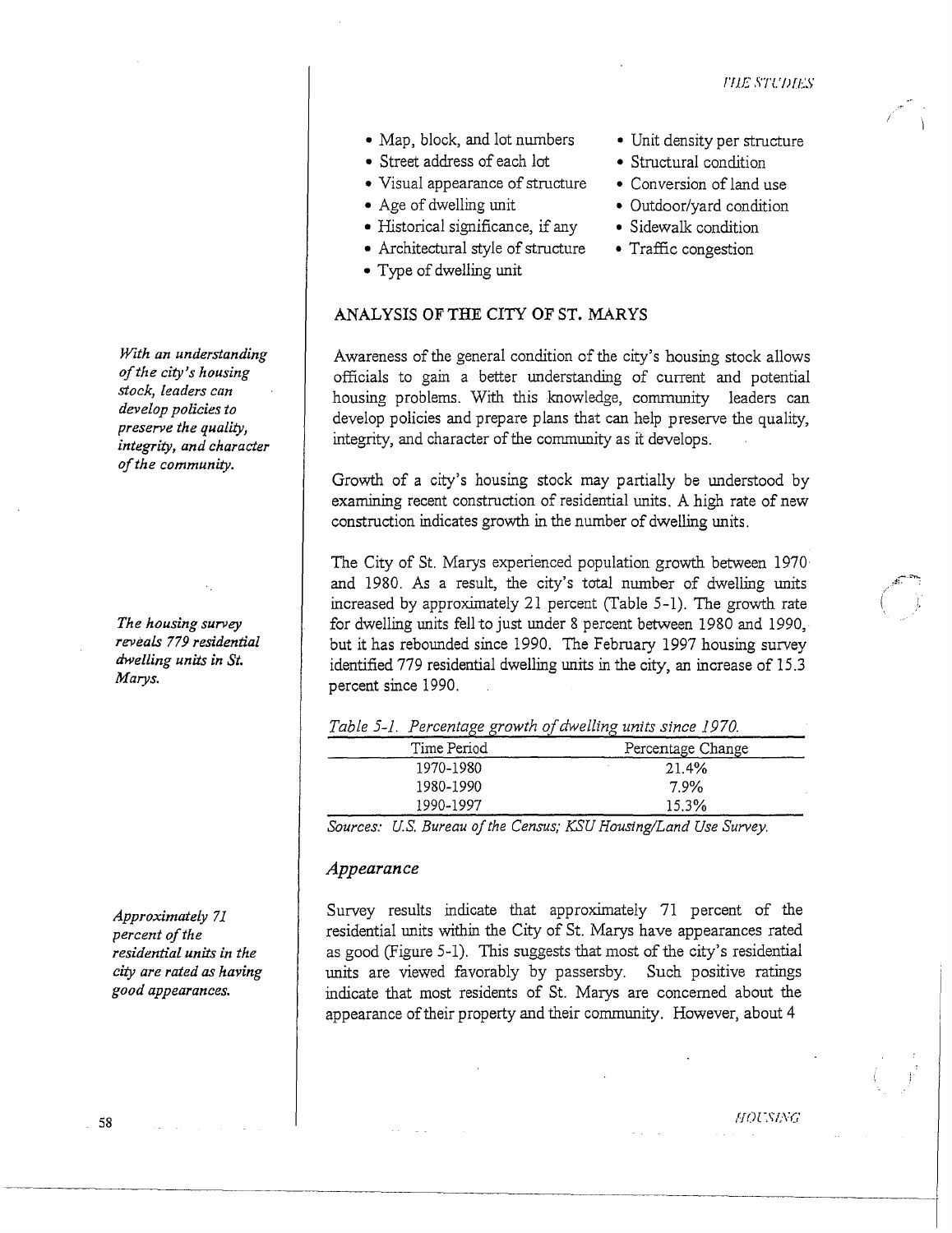





percent of all residential units are rated poor. Fortunately, these units are scattered throughout the community, but most are located in an area bounded by Fourth, Eighth, Bertrand, and Willow streets.

### Age

ŕ,

In regard to ages of structures, the 1970-to-present category contains the largest percentage, approximately 34, of structures (Figure 5-2).



Source: 1997 KSU Housing Survey



Approximately 34 percent of the residences in St. Marys have been constructed since 1970.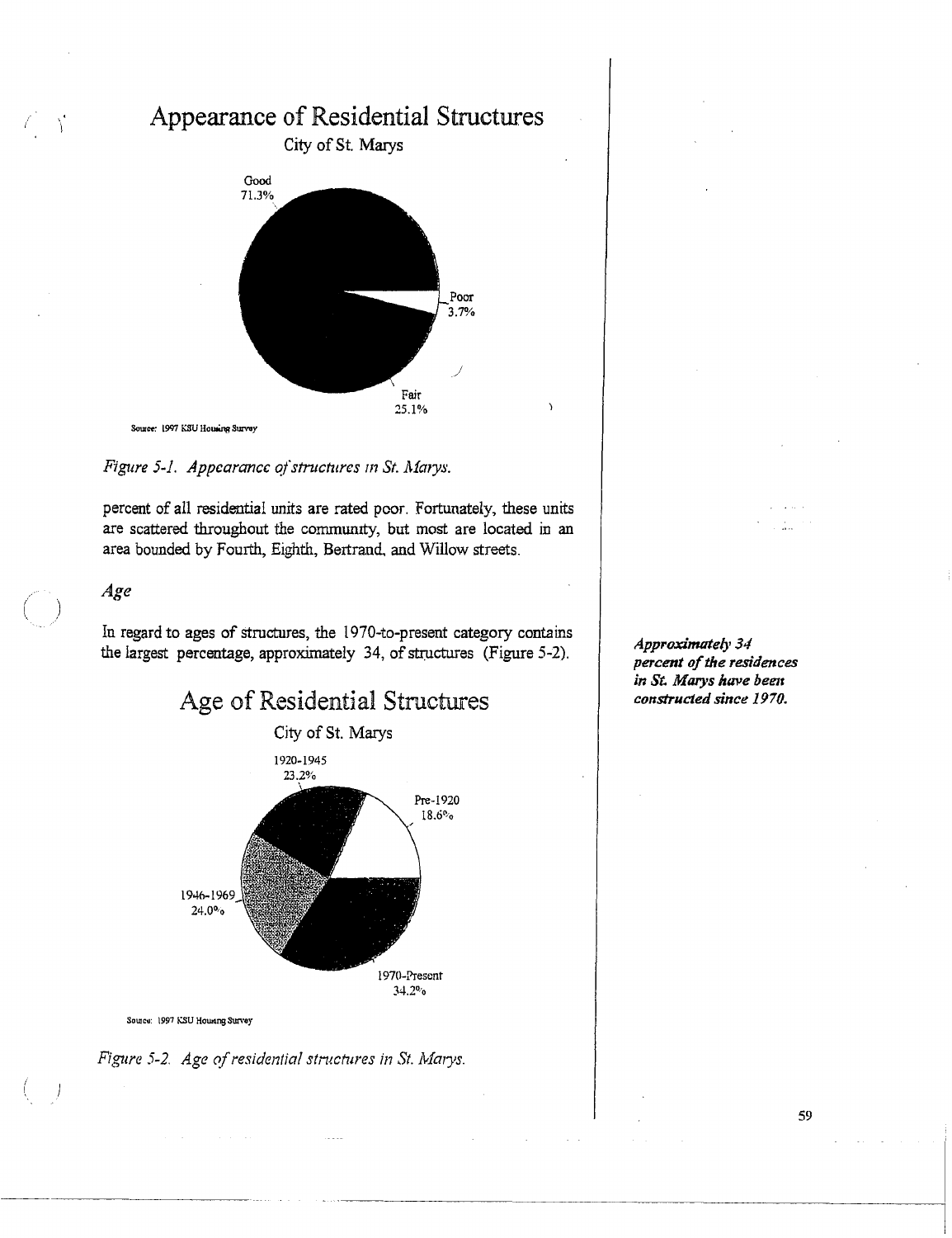The fact that such. a large percentage of homes have been built since 1970 suggests that there is an expanding housing base in St. Marys.

Although much of its housing stock has been constructed since 1970, a significant amount, approximately 42 percent, was built prior to 1946. As is typical for towns of similar age, most of the older dwelling units are located along or withm walking distance of the city's main business corridor, in this case Bertrand Street (U.S. Highway 24)

It is important to note that there are differences between the age classifications resulting from the 1997 survey and the data contained in the 1991 comprehensive plan. The prior plan utilized data derived from the 1990 Kansas Reappraisal Program, as provided by the Appraiser of Pottawatomie County Current data are a result of the surveyors' abilities to date structures based on characteristics such as the style of the home, the type of foundation, and the materials used to construct the dwelling. Although. a difference exists, the fact remains that while a large *portion* of the residences were built before 1 Q46, the community also has experienced significant construction since 1970.

# *Architectural Style*

Unlike the 1991 comprehensive plan that included only four architectural styles, the 1997 survey contains nine categories in an effort to more accurately reflect the variety of housing styles m the city. The most common architectural design is the ranch-style home, which makes up approximately 38 percent of the city's housing stock (Figure 5-3). TI1is style is most prevalent in the relatively new areas of the city Other common styles are cottage (17 percent), bungalow (14.5 percent), and folk/farmhouse (13 percent), most of which are located in the older areas of town.



Source<sup>.</sup> 1997 Housing Survey Figure 5-3. Architectural style of residences in St. Marys.

*Age classifications are based on the results of the 1997 housing survey, while the 1991 plan utilizes data from the 199() Kansas Reappraisal Program.* 

*The ranch-style home i.s the most common type of residential architectural design in St. Marys.*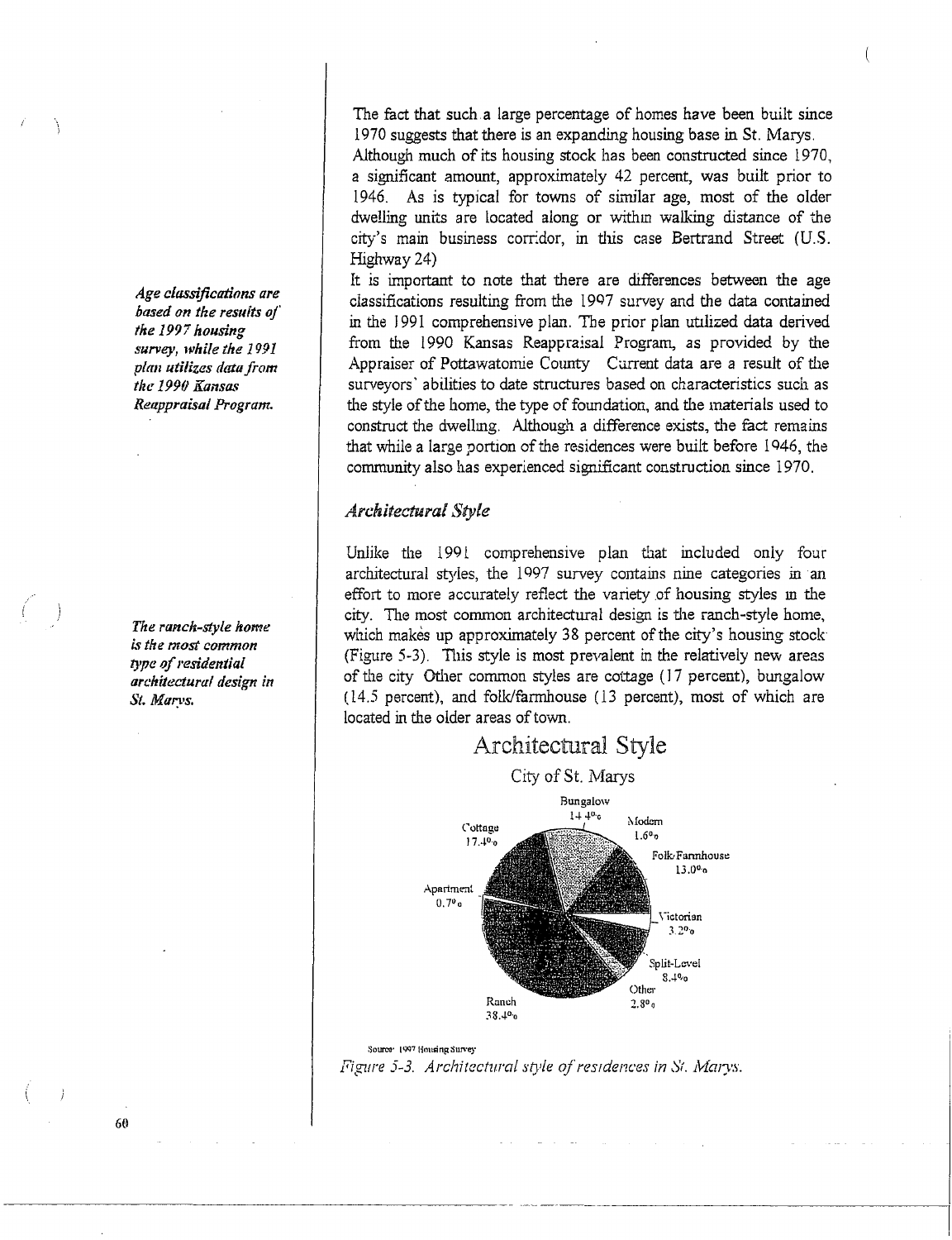# *Dwelling Unit Type*

Single-family dwellings account for approximately 92 percent of the housing stock in St. Marys (Table 5-3). The other most common types of housing are manufactured/mobile homes (3.6 percent) and two-family structures (3 percent). Residences denoted as two-family are spread throughout the city, but manufactured/mobile homes are located in three general areas: (1) near the southwest city limit, (2) near the intersection of Seventh and Palmer streets, and (3) near the northeast corner of Riverside Park.

| Type                  | Number of Structures | Percentage of Total |
|-----------------------|----------------------|---------------------|
| Single-family         | 632                  | 91.9%               |
| Two-family            | 20                   | 2.9%                |
| Three- to four-family | 5                    | 0.7%                |
| Multi-family (5+)     |                      | 0.1%                |
| Manufactured/Mobile   | 25                   | 3.6%                |
| Res./Home Occupation  | 3                    | 0.4%                |
| Congregate            | 3                    | 0.4%                |
| Total                 | 689                  | 100.0%              |

*Table 5-3. Types of dwelling units in St. Marys.* 

*Source: KSU Housing/Land Use Survey, 1997.* 

# *Occupancy Status*

As indicated in Table 5-4, the City of St. Marys had a relatively high vacancy rate of 9.2 percent in 1980. Due to this fact, both the percentage of owner- and renter-occupied housing units declined from the previous decade. However, as the population of the city continued to grow, the vacancy rate decreased. By 1990, the city had a vacancy rate of 4.7 percent, as units were being filled by the incoming population. However, as the population increases and as vacant units are filled, the prices of available units will rise and likely result in an increasing number of renter-occupied structures.

| Table 5-4. Occupancy status of units in St. Marys. |  |
|----------------------------------------------------|--|
|----------------------------------------------------|--|

| Year | Number of<br>Dwelling<br>Units | Occupied by<br>Owner | Occupied by<br>Renter | Vacant |
|------|--------------------------------|----------------------|-----------------------|--------|
| 1970 | 463                            | 73.7%                | 23.3%                 | 3.0%   |
| 1980 | 608                            | 67.9%                | 22.9%                 | 9.2%   |
| 1990 | 660                            | 69.7%                | 25.6%                 | 4.7%   |

*Source:* U.S. *Bureau of the Census.* 

Data for occupancy status were obtained from the 1990 Census. The rates provided by the 1991 plan were not utilized for two reasons: (1) census data provides a historical trend that was not available in the 1991 plan, which contained data only for 1991, and '(2) the rates

# *Approximately 92 percent of all dwelling units in St. Marys are single-family homes.*

*II Ol .. 'SJ.\"G*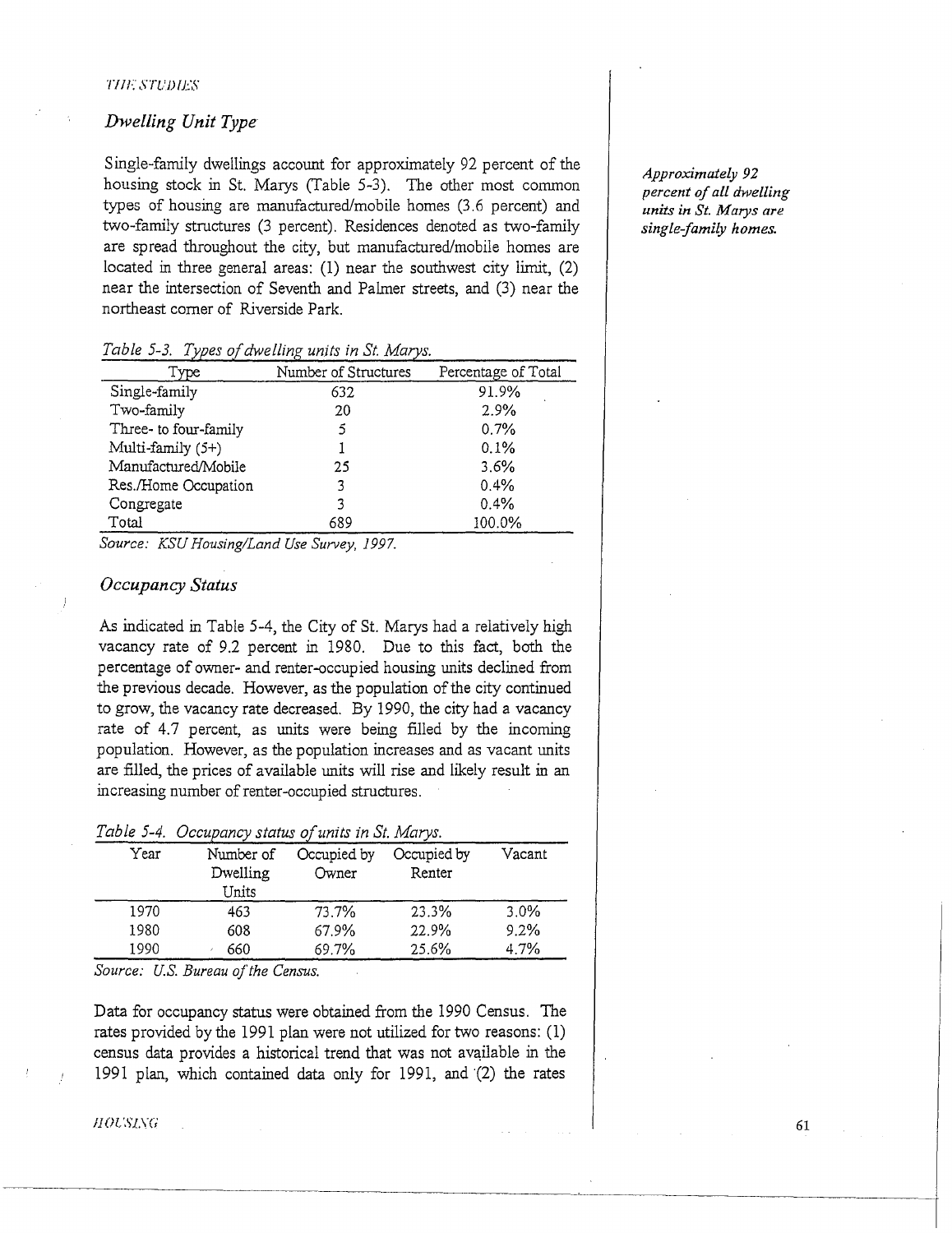provided in the 1991 plan were based on estimates provided by a local business, not on data provided by a county, state, or national agency.

# *Conversion of Land Use*

According to the field survey, St. Marys has 16 residential structures that have been converted from one use to another (Table 5-5). These converted structures generally are scattered throughout the community and, therefore, do not seem to cause congestion in the areas in which they are located. However, the largest concentration of converted structures is located in an area bounded by First, Sixth, Mission, and Lasley streets. The most common form of conversion is from a single-family residence to a two-family residence, but other conversions involve residences with home occupation, three- and fourfamily structures, and commercial establishments.

|  |  | Table 5-5. Number of converted residential structures in St. Marys. |
|--|--|---------------------------------------------------------------------|
|  |  |                                                                     |

| Converted Land Use?                                                                                                                                                                     | Number of Structures |
|-----------------------------------------------------------------------------------------------------------------------------------------------------------------------------------------|----------------------|
| Yes                                                                                                                                                                                     | 16                   |
| N٥                                                                                                                                                                                      | 673                  |
| taxtweetnometry-many-rannometry-many-rannometry-rannometry-rannometry-rannometry-many-rannometry-many-rannometry-rannometry-rannometry-<br>Source: KSII Housing/I and I lse Survey 1997 |                      |

*Source: KSU Housing/Land Use Survey, 1997.* 

#### *Structural Condition*

As Figure 5-4 illustrates, nearly 70 percent of the residences in the city have excellent or good structural ratings. The overall high quality of housing is important because the better a structure is



Souroo: 1997 KSU Housing Survoy



*Sixteen residential structures have been converted from one land use to another. The most common conversion is from a single-family home to a two-family home.*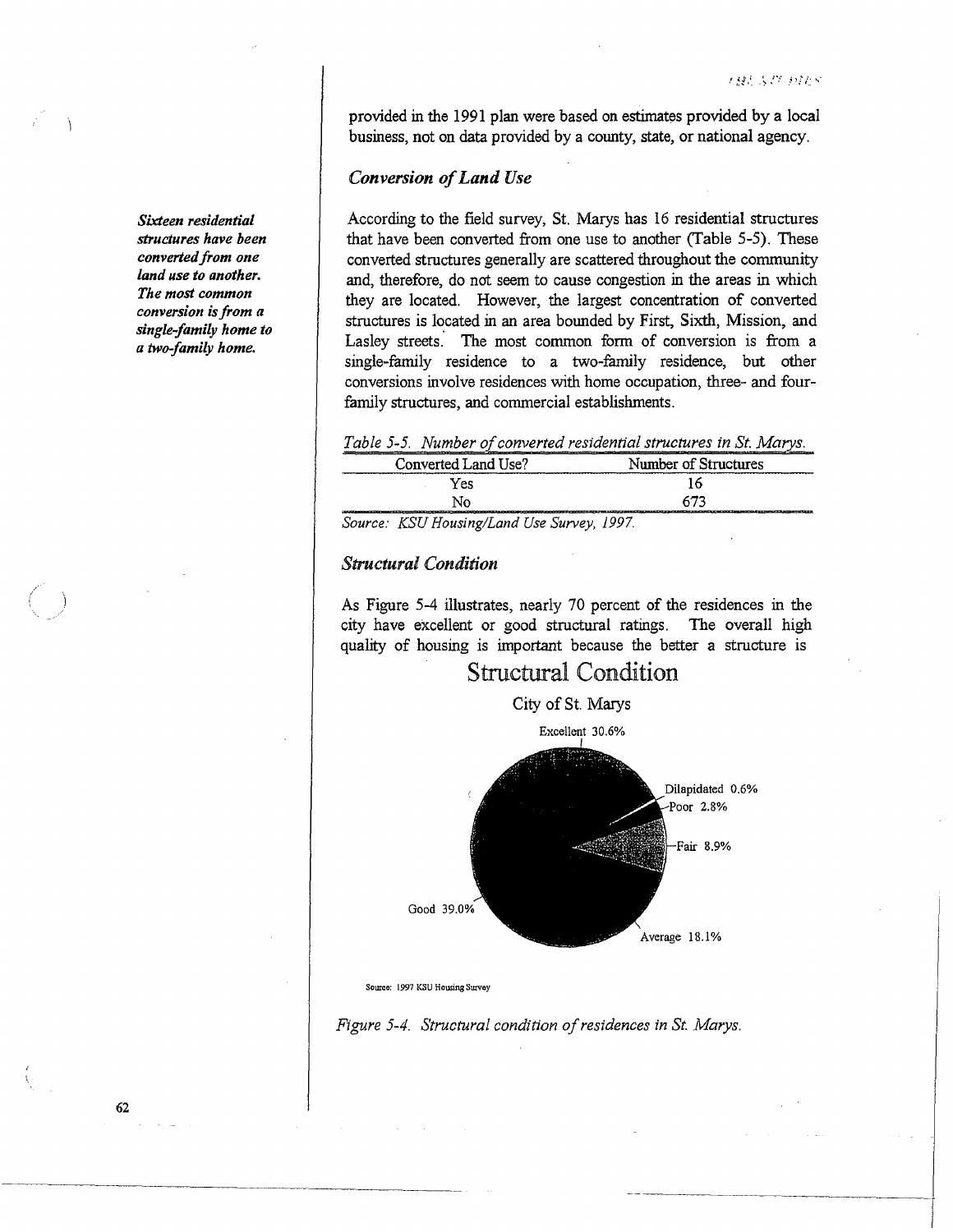#### ·.' . *•:*

maintained, the longer it will be able to function as a useful part of the city's housing stock. In addition, regular maintenance also helps a home retain its value. Most structures rated as excellent or good are located in relatively new subdivisions in the southwest and northeast sections of the city.

Approximately 27 percent of the homes in St. Marys are classified as average or fair. Many of the units rated as fair are located north of the Union Pacific Railroad tracks and west of St. Mary's Academy. This is significant because several of these structures have been constructed fairly recently and have deteriorated at a faster-thannormal rate.

More than 3 percent of residential structures are considered to be in either poor or dilapidated condition. These structures detract from the overall quality and attractiveness of the community, and, more importantly, they are hazardous to residents. Those structures rated as poor or dilapidated are scattered throughout the city and, thus, do not pose a threat to any particular neighborhood. However, the city must monitor these structures and enforce codes to ensure the safety of its citizens.

Of the residences considered to have structural deficiencies, the most common problems are associated with their foundations (Figure 5-5). Another structural problem is the rotting of siding, window frames, porches, or steps, as well as the need to repair or reshingle roofs.



*Figure 5-5. Stnwtural problems of residences in St. Mqrys.* 

4187181

*The structures rated as poor or dilapidated are scattered throughout the community and, thus, do not pose a threat to any particular neighborhood.*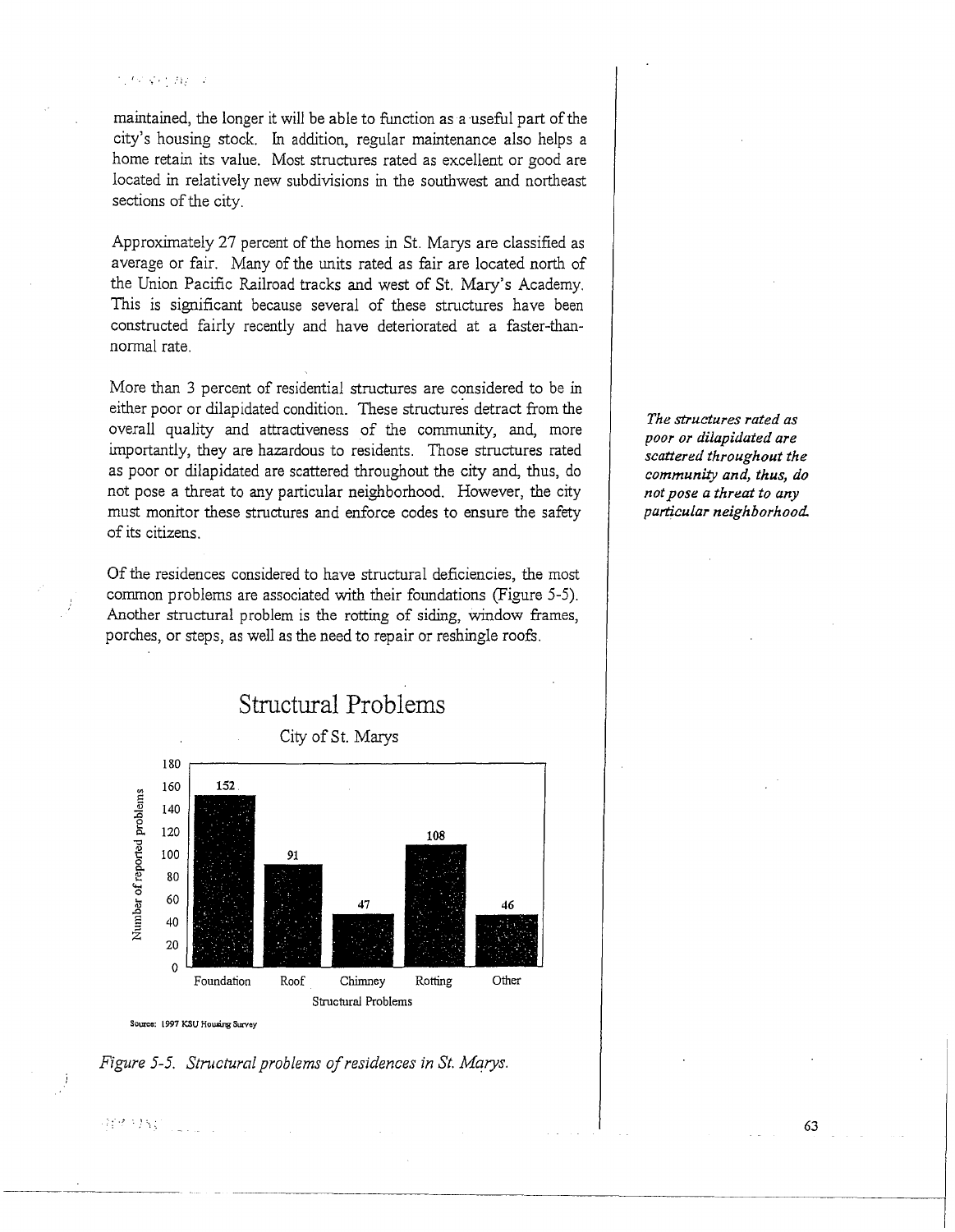Structural ratings *indicate only* **a** *slight decline since 1991.* 

*In regard to outdoor/yard conditions, approximately* J.I *percent of the residences recefre good ratings, while only 4 percent are rated poor.* 

*/* 

64

When compared to the ratings contained in the 1991 plan, structural ratings within the city have decreased only slightly during the past six years. In 1991, 90 percent of the structures had ratings of average or better, as compared to 88 percent m 1997. In order to ensure the accuracy of the physical condition ratings, the 1997 survey results were compared to conditions provided by the Pottawatomie County Appraiser's Office. The cross-check revealed that the 1997 survey results were comparable to those of the appraiser.

# *Outdoor/Yard Condition*

Just as a majority of the city's residential structures are in excellent or good physical condition, sunrey results reveal that a large percentage of the outdoor/yard condrtions of lots are rated good, as well. Approximately 74 percent of the lots are rated in the top category, while only 4 percent are rated poor (Figure 5-6). Of those yards rated fair or poor, the most significant problem is an unkept appearance (Figure 5-7) This feature accounts for approxunately 44 percent of all yard deficiencies. Having debris scattered throughout the yard and displaying rtems regarded as porch *art* are the next most common problems. Most yards with conditions rated fair and poor are located in the vicinity of the west entrance to town, while the more recent developments m the extreme northeast part of town have the highestrated yards.



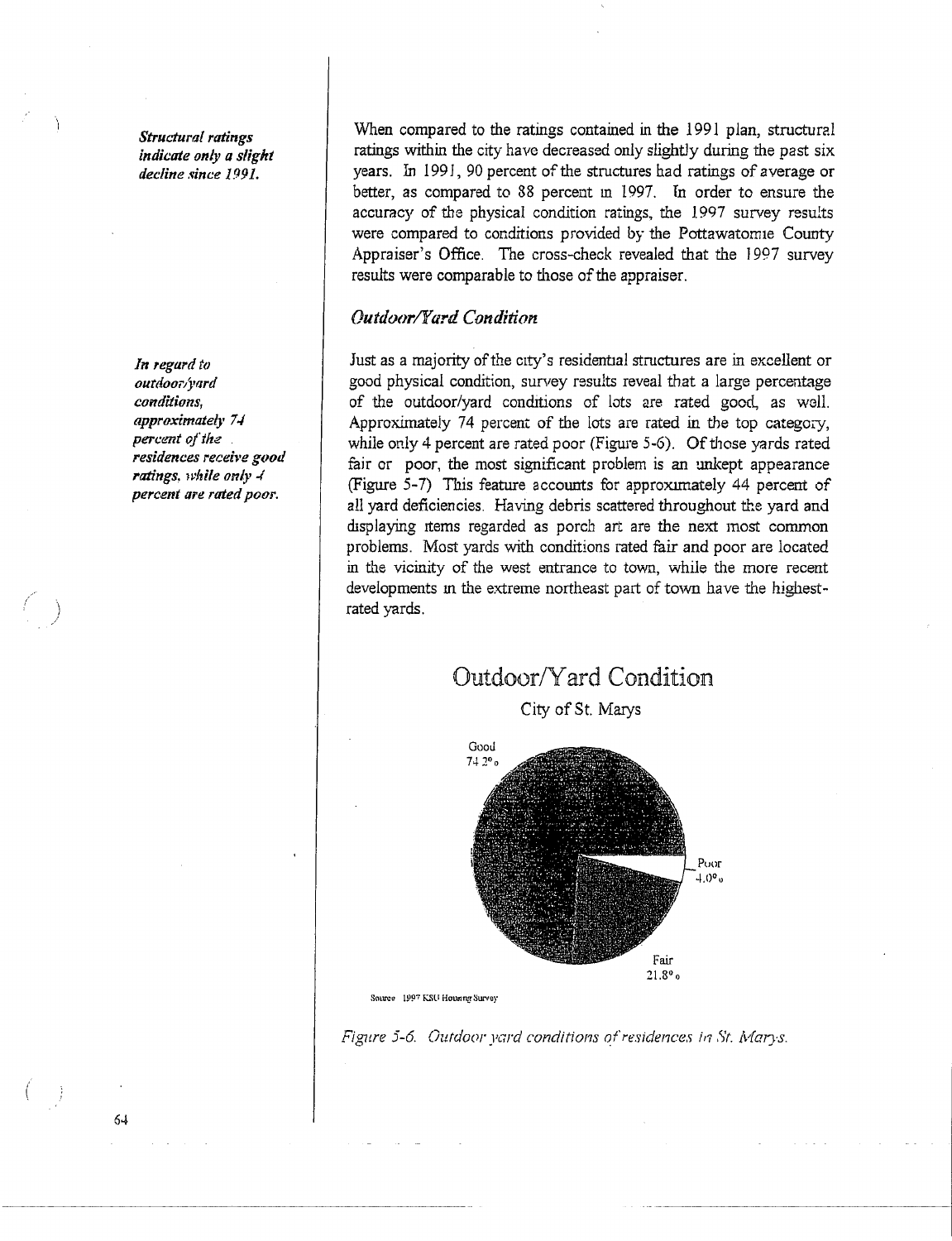$\lambda$ 





# *Sidewalk Condition*

Sidewalks serve 43 percent of the residential structures in St. Marys, meaning more than half of the residences lack this feature (Table 5-6). Of the existing sidewalks within the city, approximately 52 percent are rated good, while 12 percent are rated poor (Figure 5-8). More recent developments, such as those located in the southwest and northeast parts of the city, have been constructed without sidewalks. However, most of the residential structures within two blocks of Bertrand Street, as well as those that lie west of K-63 and between Alma and Walnut streets are served by sidewalks.

*Table 5-6. Availability of sidewalks in St. Marys.* 

| Structure Served by Sidewalk? | Number of Structures |
|-------------------------------|----------------------|
| Yes                           | 296                  |
| N٥                            | 393                  |

*Source: KSU Housing/Land Use Survey, 1997.* 

·;· .. · .· ......

Sidewalks rated as fair or poor are located, in general, along the following streets: Seventh, Eighth, Maple, Alma, and Walnut. These sidewalks require repairs and maintenance so that they will not pose a threat to pedestrians.

*More than half of the residences in St. Marys do not have sidewalks.*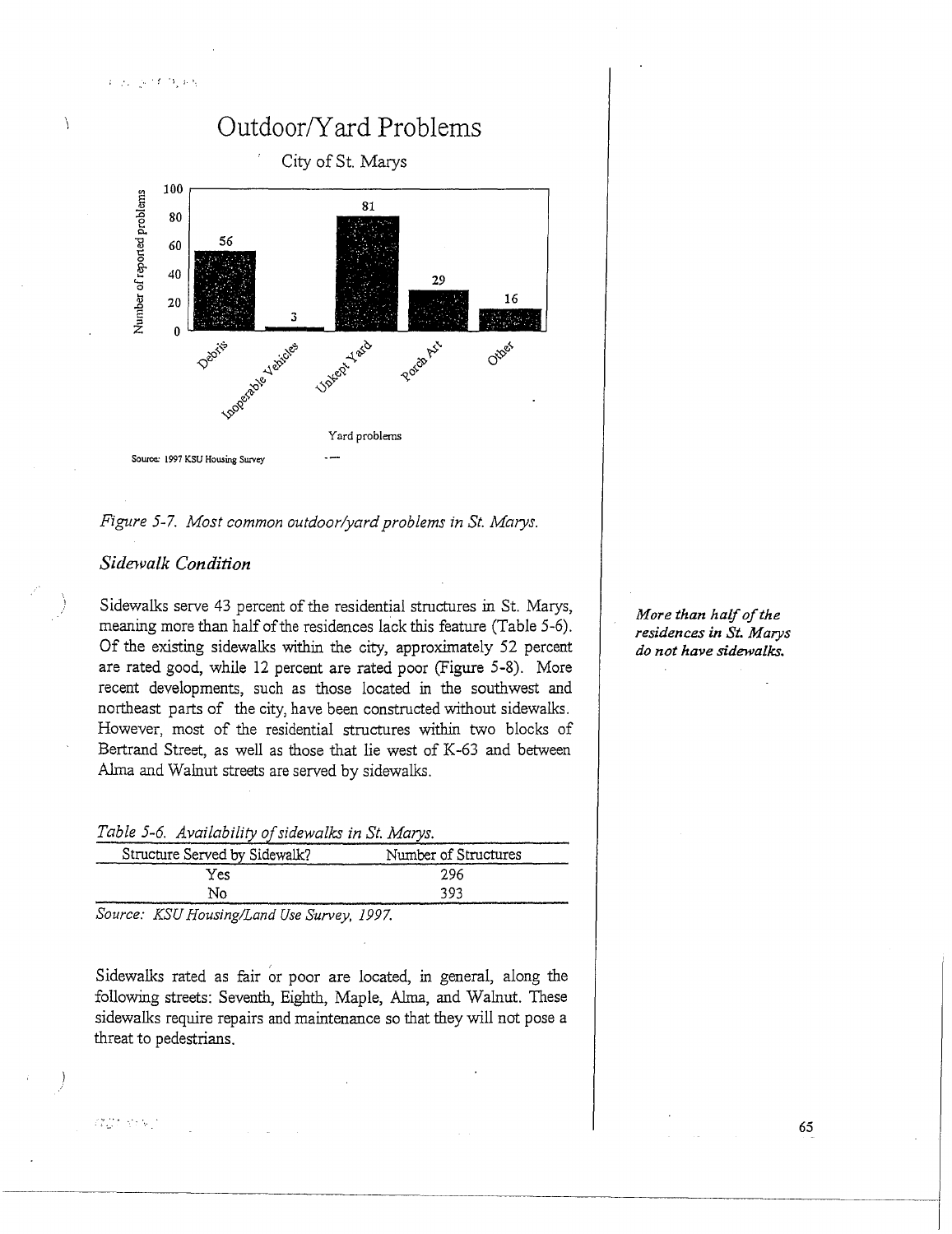

Souroe: 1997 KSU Housing Survey

*Figure 5-8. Conditions of sidewalks in St. Marys.* 

# *Areas of Traffic Congestion*

Survey results reveal that 8.6 percent of all residential units are located near some type of traffic-related problem. Most of the identified problem areas are located along U.S. 24 (Bertrand Street) and K-63 (Sixth Street).

## · ANAJLYSIS OF THE EXTRATERRITORIAL ZONE

The ETZ--the unincorporated area around the city limits of which the city has planning jurisdiction--consists of 132 parcels, and each was surveyed in a manner similar to those located within the city. It is important for St. Marys officials to realize how the land surrounding their city is being utilized. As more land is developed within the city lirnits--leaving little room for the city to grow--future expansion will necessarily occur outside its boundaries. Therefore, the ETZ was surveyed to determine what lies beyond St. Marys' municipal limits and to help officials identify where the city may be able to expand.

#### *Appearance*

Much like the results of the survey within the city, a large percentage of residential units located within the ETZ have good appearances (Figure 5-9). However, the ETZ has a larger percentage of residences rated as poor than does the city. Like the poor dwellings within St.

*St. Marys' extraterritorial zone*  (ETZ) *consists of tlze unincorporated area around the city limits of whiclz the city has planning jurisdiction.* 

66

*/*   $\langle \quad \rangle$  $\vert$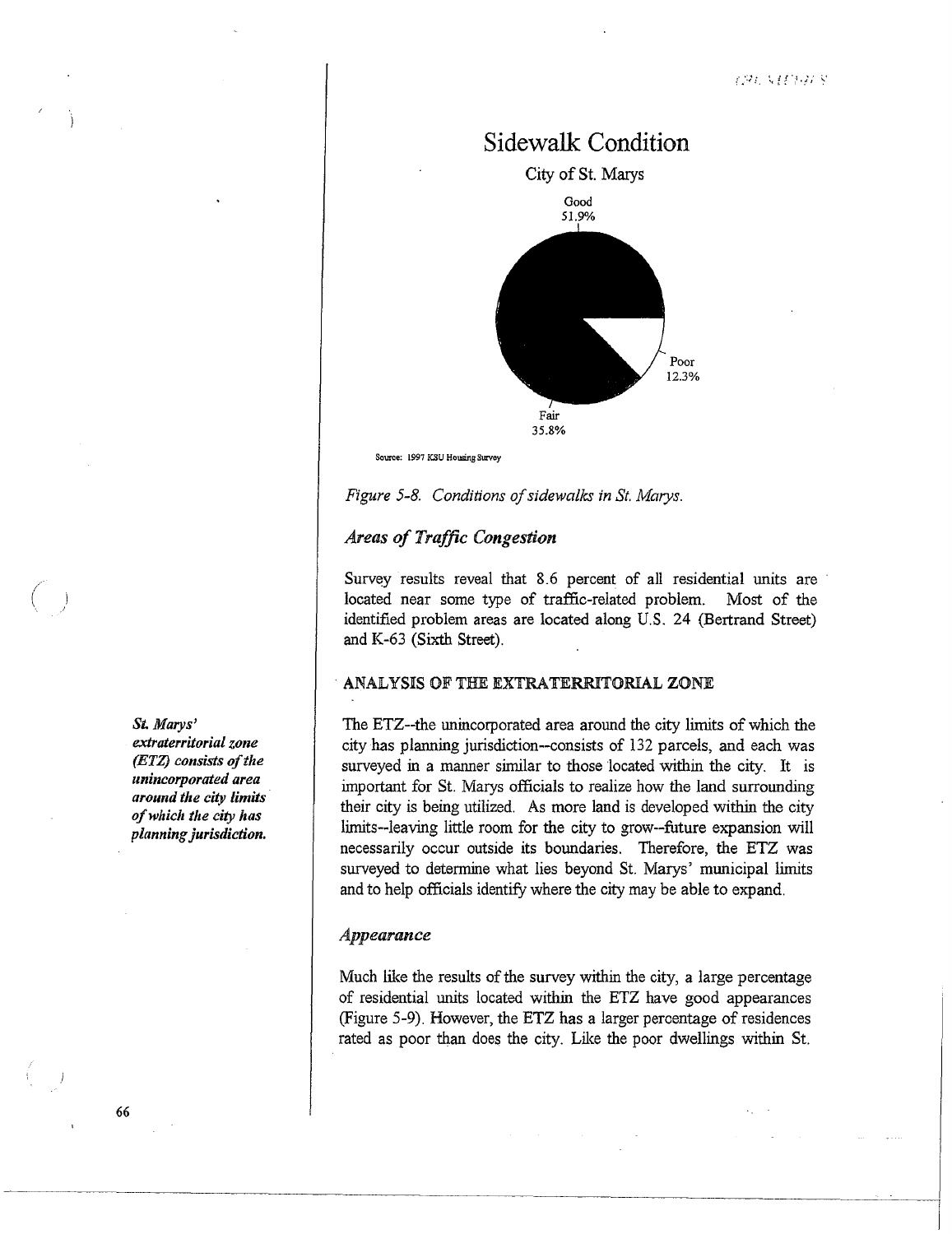Marys, poor structures in the ETZ are dispersed throughout the area, thereby limiting their detrimental impact on the area as a whole.

Age

Approximately 38 percent of the residential units have been constructed since 1970 (Figure 5-10), suggesting that, like the city, the ETZ is continuing to add new residential dwellings to its housing stock. However, the ETZ also has a comparable number of units that were built between the years 1920 and 1945.







Source 1997 KSU Housing Survey Figure 5-10. Age of residential structures in the ETZ

Most of the homes located in the ETZ were constructed between 1920 and 1945 or since 1970.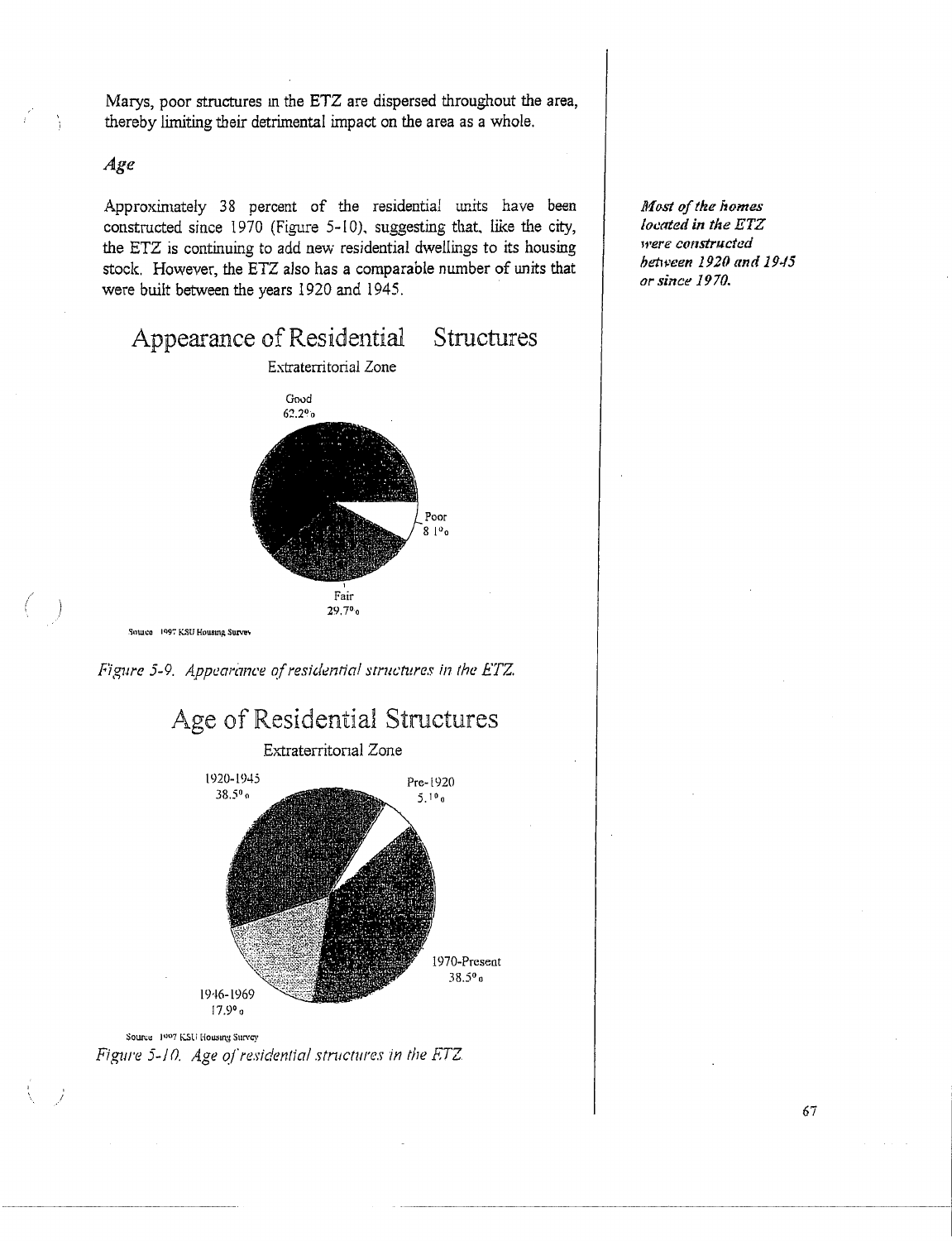# *Architectural Style*

Ranch-style homes account for approximately 47 percent of all dwelling units within the ETZ, while the second most prevalent style, folk/farmhouse, accounts for 32.4 percent (Figure 5-11). Such a large percentage of folk/farmhouse structures is not surprising because this residential design is commonly found in agricultural areas.



*Figure 5-11. Architectural style of residences* in *the ETZ.* 

# *Dwelling Unit Type*

While the city has a large number of single-family dwelling units (approximately 92 percent), *all* of the dwelling units in the ETZ are single-family residences.

# *Conversion of Land Use*

Survey results indicate no conversions of residential units to another land use. While the city has approximately 16 conversions, the dwelling units located within the ETZ are either farmhouses or small single-family homes. This absence of conversions within the ETZ is likely to persist as long as there continues to be vacant land on which to build new single-family homes.

# *Structural Condition*

Results indicate that approximately 66 percent of the residential units are rated as excellent or good (Figure 5-12). This percentage is

*The most common residential design in*  the ETZ is the ranchstyle *home*.

) /

 $( \ )$ ,/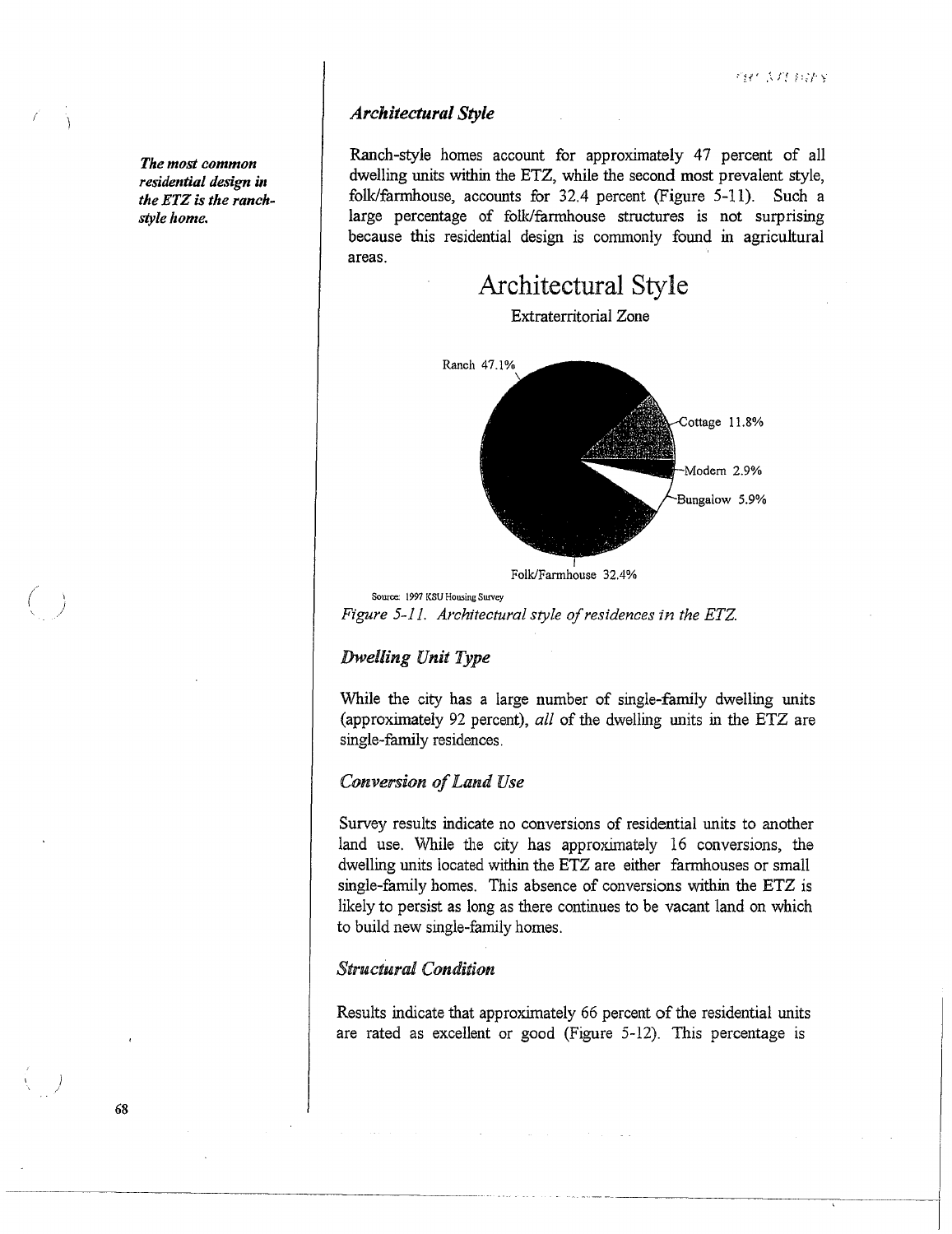

Source: 1997 KSU Housing Survey

#### *Figure 5-12. Structural condition of residences in the ETZ.*

slightly lower than the 70-percent total within the city, but it does reflect quality maintenance of the residential structures in the ETZ. Approximately 29 percent of all residences are rated as average, while 5.2 percent are rated as either poor or dilapidated. These percentages, which are slightly higher than the city, may be attributed to the fact that many of the homes located in the ETZ are older farmhouses and also because ETZ homeowners may not receive the same amount of pressure to maintain their residences as homeowners in the city.

The most common structural problems are related to the foundations and roofs of the structures, as well as the rotting of building materials (Figure 5-13).

Due to the location of some dwellings off of private roads and drives, it often is difficult to accurately assess the structural and yard conditions of residences. Therefore, the reader should be mindful of restricted access to these tracts while considering these ratings.

# *Outdoor/Yard Condition*

)

The outdoor/yard conditions within the ETZ are much lilce the conditions within the city. Approximately 73 percent of residential structures in the ETZ have outdoor/yard conditions rated as good (Figure 5-14), similar to the city's 74 percent. This figure implies that individuals living in the ETZ are as concerned about the maintenance of their surrounding environment as are the residents of the city. However, approximately 5 percent of the residences have outdoor/yard conditions rated as poor, as compares to 4 percent in the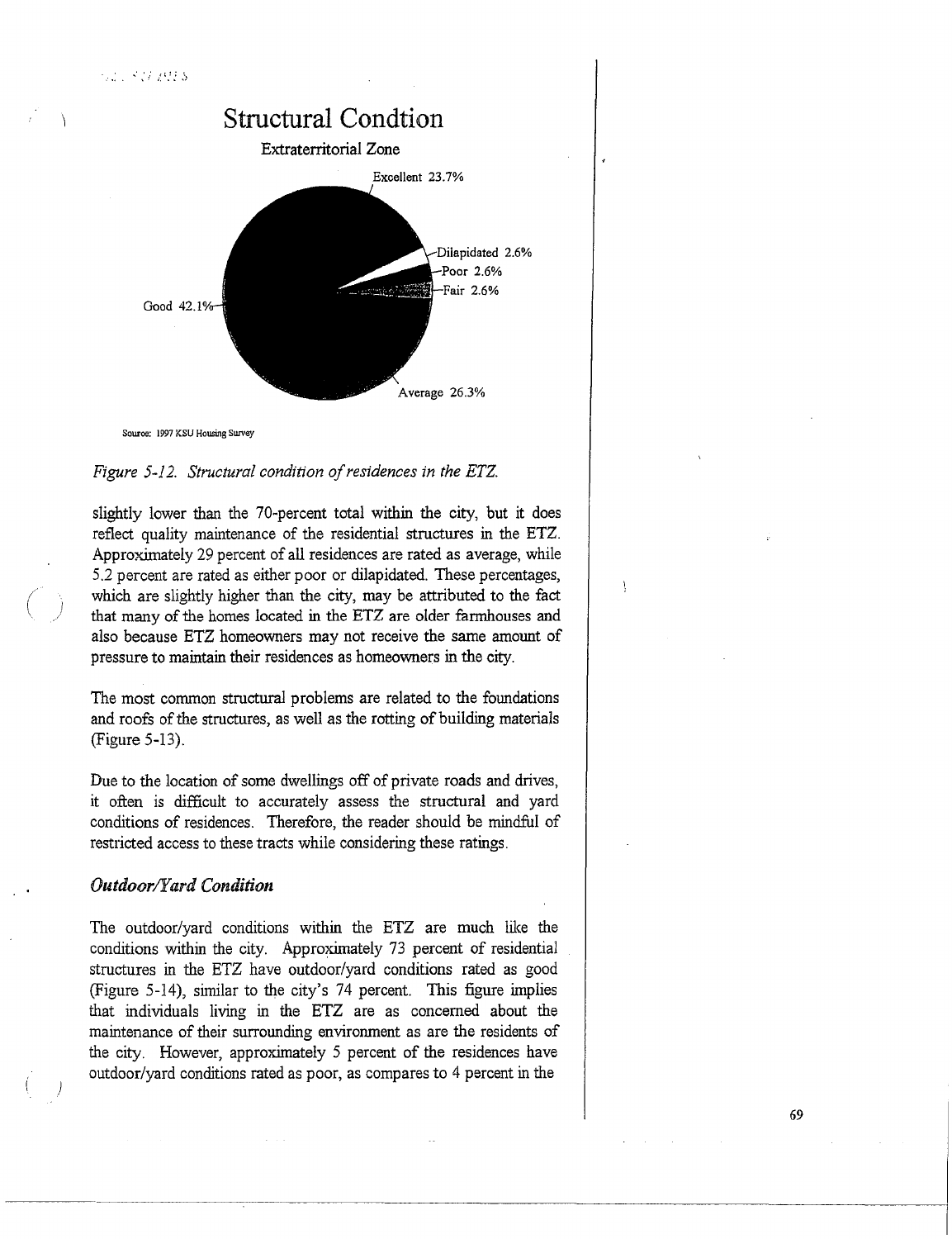

Source 1997 KSU Housing Survey



Extraterritorial Zone



Figure 5-14. Outdoor yard conditions of residences in the ETZ.

city. It is not surprising that residences located within the city limits have better yard conditions than those in the ETZ because the homes in the city typically have smaller yards to maintain and also because homeowners in the city may receive more pressure to keep their property well maintained.

The most common outdoor/yard problems in the ETZ is unkept yards. which account for about 54 percent of all problems (Figure 5-15).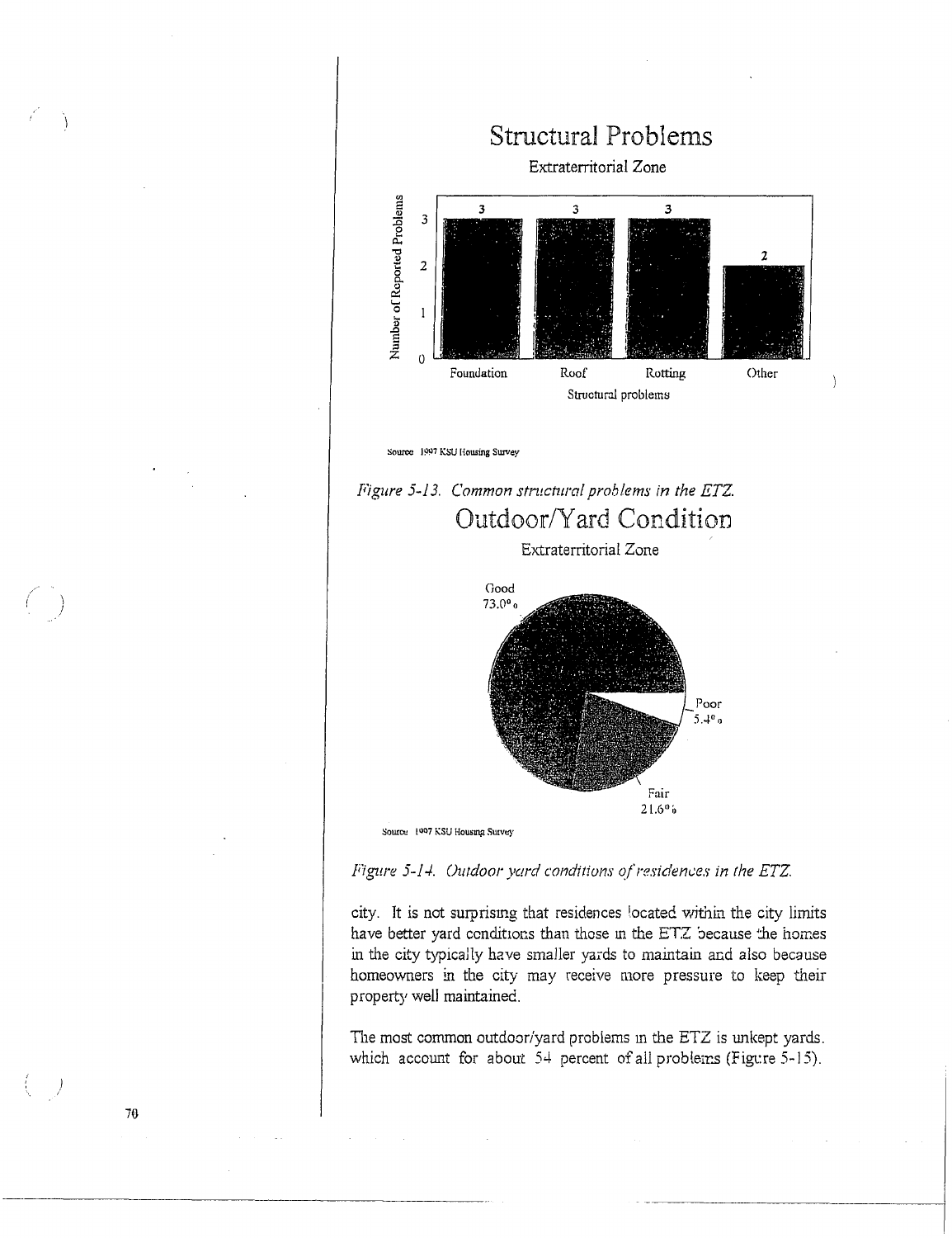

#### *Figure 5-15. Common outdoor/yard problems in the ETZ.*

Also noted as a common outdoor/yard problem is debris in lots surrounding residences, a factor that accounts for approximately 23 percent of reported problems.

# *Sidewalk Condition*

As is common in rural areas, the survey reveals that no residential structures within the ETZ are served by sidewalks. This is expected, as many dwellings are isolated from one another, thereby reducing the need for sidewalks. Even new residences built in a subdivision located in the southeast area of the ETZ, though relatively close to one another, are not connected by sidewalks.

## *Areas of Traffic Congestion*

 $\mathcal{O}(\sqrt{N})$ 

Due fo the fact that most of the residential structures located in the ETZ are built along dirt or gravel roads, traffic congestion is not a significant problem for the inhabitants of this area. However, the survey does indicate that two dwellings, located west of the city along U.S. 24, do suffer from traffic-related problems.

#### ANALYSIS OF THE ST. MARYS PLANNING AREA

Overall, the City of St. Marys and its ETZ have much in common. Results from the surveys indicate that residents of the planning area take pride in maintaining their property. This is extremely important,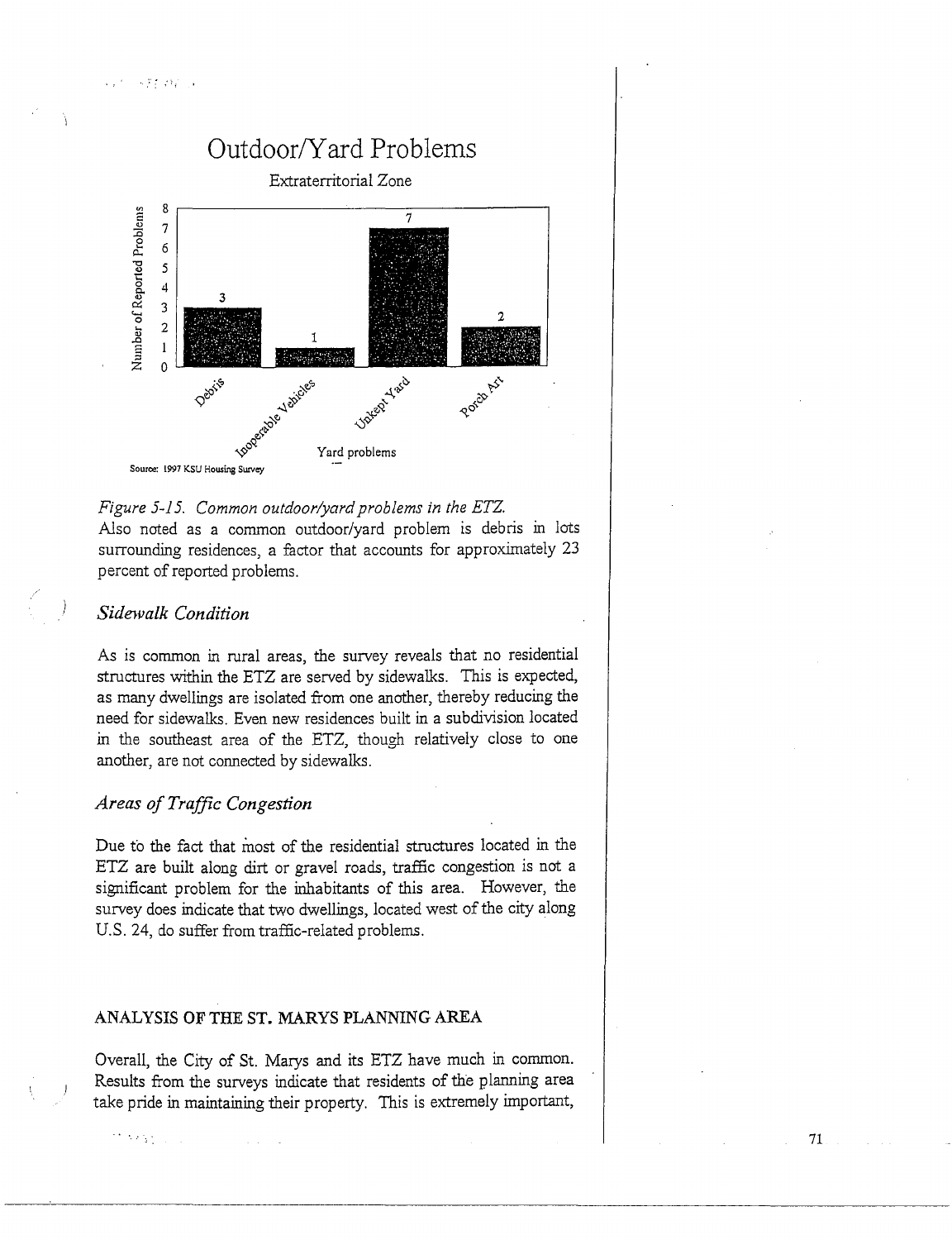particularly if demand for housing continues to rise. In this case, residential units must be used to their fullest potential in order to meet the needs of current and future residents.

Survey results also suggest that the housing stock within the area is relatively young, as is indicated by the large percentage of homes constructed since 1970. However, as residences continue to be built within the city limits, fewer vacant lots will be available on which to construct new residences. Therefore, community officials must Therefore, communityofficials must identify land within the ETZ that could accommodate new housing.

Residents of the planning area generally take good care of the property surrounding their dwellings. This factor is important in maintaining the overall attractiveness of the community and making it appealing to both residents and visitors.

Similarity also exists between the City of St. Marys and its ETZ in regard to the types of dwelling units located in the areas. Most of the residential units located in the planning area are single-family units, thereby limiting access to individuals who may not be able to afford a single-family home. Therefore, the lack of affordable housing ·in the St. Marys planning realm is an issue that the community must address as it moves toward the 21st century.

#### FUTURE HOUSING NEEDS

It is important for a community to understand its future housing needs in order to provide an adequate amount of housing facilities for its current and future residents. Future housing needs are determined by utilizing population trends, the availability of dwelling units, and by rating the physical and structural conditions of the town's residences. For the purposes of this study, housing projections are based upon the assumptions that the city will continue to grow and that housing preferences will remain the same.

An inadequate supply of housing tends to increase the housing costs within a community, but an adequate and affordable supply of housing is a key factor in a city's ability to accommodate growth. Therefore, the housing projections, demands, and recommendations discussed below will help community officials improve the community's housing stock.

The housing-needs projections are based on population projections discussed in the Population chapter and are made using a mathematical model developed by the Iowa Department of Economic Development and Iowa State University. The projected number of residential units needed within the City of St. Marys only is an

Few units other than *single-family homes e.x:ist in the St. Marys Planning Area.* 

72

 $HOLSING$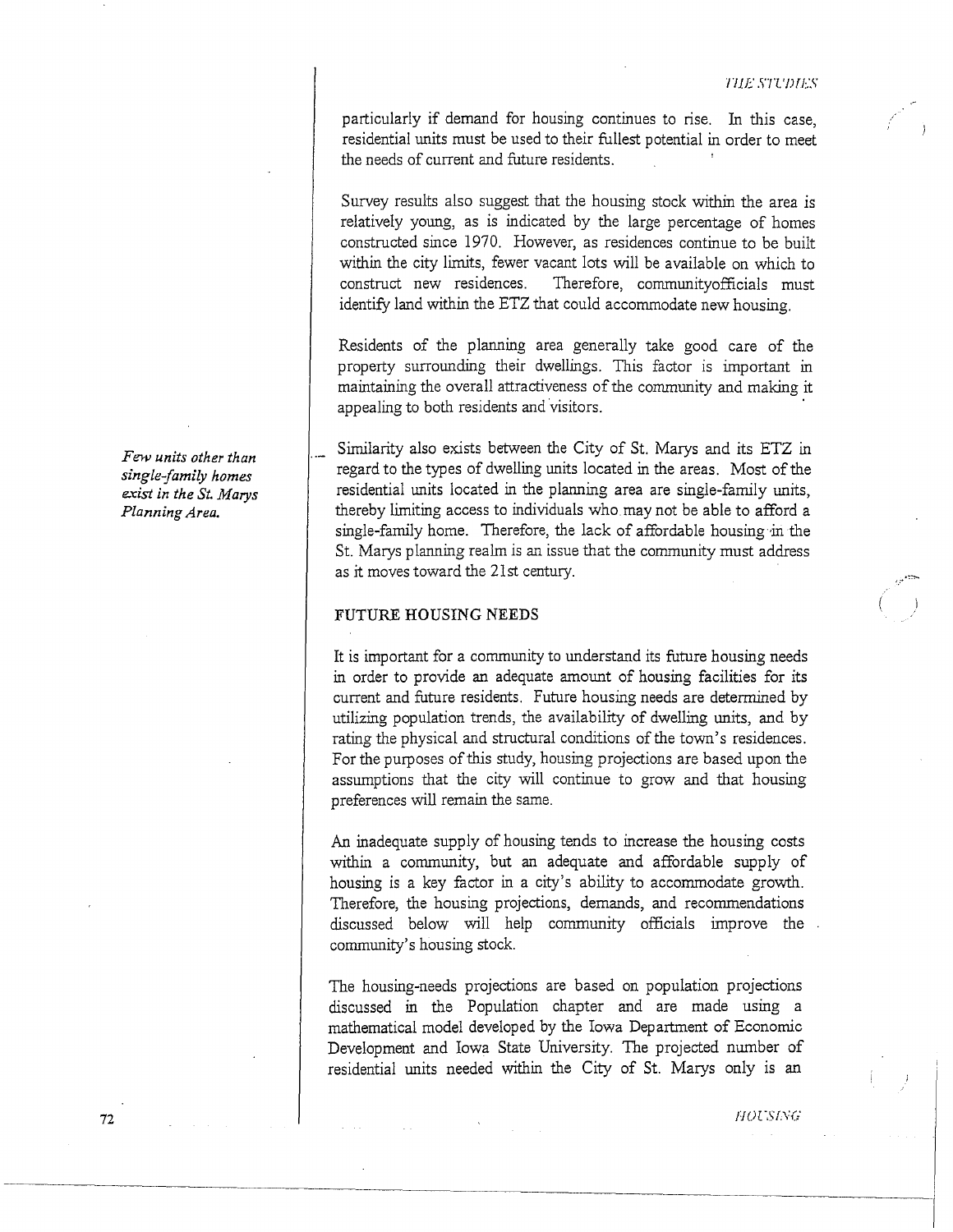#### THE STUDLES

approximation but may assist the communityin developing a plan to adequately house its residents.

Two housing-needs assessments are provided: one projects the total number of dwelling units that the community should provide for its residents, and the other provides the number of units needed according to dwelling type. The process is detailed in Appendix F.

# *Dwelling Unit Demand*

The dwelling unit demand for St. Marys is calculated utilizing two separate population scenarios: Scenario I assumes that St. Marys will experience high population growth, and Scenario II assumes that population growth will continue but at a slower rate. All projections are based on three assumptions: (1) due to its high residential unit turnover rate and high demand for housing, the vacancy rate in St. Marys is zero; (2) based on building permit trends from 1989 through 1996, there is an annual replacement demand of approximately 1.5 percent, or 12 new residential structures per year; and (3) the average household size remains relatively stable at 2.86 persons per unit.

Dwelling unit demand is projected at five-year intervals through 2015, and the resulting figures indicate future demand without considering the present housing deficiency within the city. According to Scenario I projections (Table 5-7), St. Marys should expect a demand for approximately 860 residential units by the year 2000 and a total of approximately 1,150 units by 2015. The result is that St. Marys will have a dwelling unit deficit of approximately 58 units in the year 2000 and 174 residential units by 2015.

| Table 5-7.  Dwelling unit demand, Scenario I. |  |  |  |
|-----------------------------------------------|--|--|--|
|                                               |  |  |  |
|                                               |  |  |  |

|                       | 2000 | 2005 | 2010  | 2015  |
|-----------------------|------|------|-------|-------|
| Total units needed    | 866  | 985  | 1,069 | 1,153 |
| New units needed      | 87   | 177  | 205   | 232   |
| New units available   | 29   | 56   | 57    | 58    |
| Total units available | 808  | 864  | 921   | 979   |
| Deficit               | 58   | 121  | 148   | 174   |

However, if population figures from Scenario II are used, the projected housing deficit in the community is not as severe. These projections indicate that the community should expect a total demand of 811 units in 2000 and 1,063 units by 2015 (Table 5-8). The lower demand results in lower deficits, which are projected to be three units in 2000 and 84 units by 2015.

*Housing needs are presented according to the number of needed dwelling units and the*  tyne, of units *needed*.

*Dwelling unit demand is calculated based on both population scenarios discussed in the Population chapter.* 

*Assumptions:* 

• *A vacancy rate of zero*  • *Annual replacement demand of 15 percent*  • *Average household size of 2. 86 persons per unit*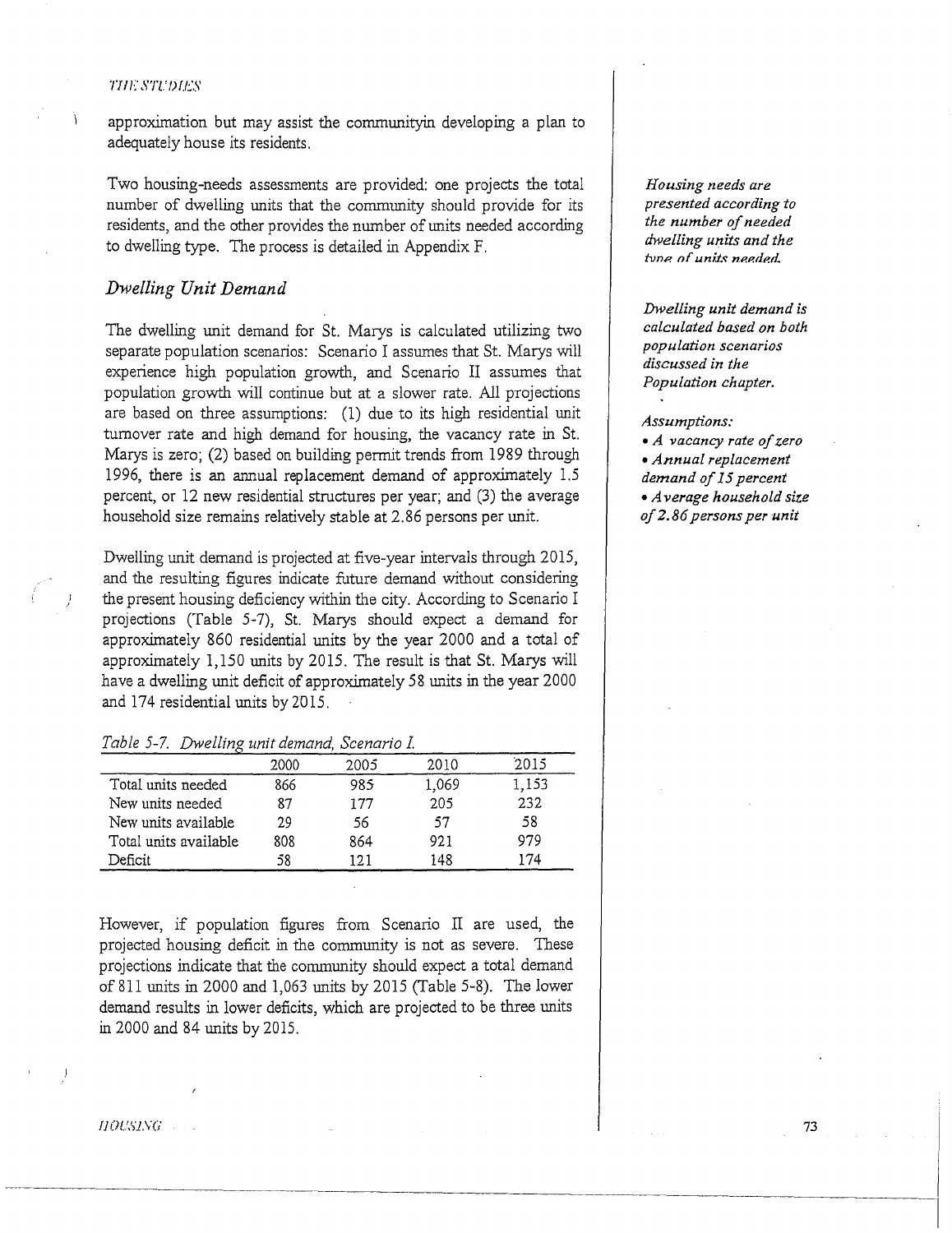|                       | 2000 | 2005 | 2010 | 2015  |
|-----------------------|------|------|------|-------|
| Total units needed    | 811  | 921  | 991  | 1,063 |
| New units needed      | 32   | 113  | 127  | 142   |
| New units available   | 29   | 56   | 57   | 58    |
| Total units available | 808  | 864  | 921  | 979   |
| Deficit               |      | 57   | 70   | 84    |

*Table 5-8. Dwelling unit demand, Scenario JI.* 

As St. Marys continues to grow, officials should work to provide housing options for all members of the community. For this reason, housing that is added to the municipality should be able to accommodate persons and families of all income levels.

It must be reiterated that the projections of demand and deficits are approximations based on current data and recent trends within the city's housing market. Issues such as household size, population growth, housing prices, and personal preferences of residents can have a direct impact on the future demand and availability of housing... within a community. However, communityleaders must have knowledge of the general housing needs of their community.

One such area of knowledge is the need for specific types of housing in the community. A variety of housing styles is essential to meet the needs of persons in all income levels. Demand for specific types of residential units *is* affected by unit price, family income, household size, and the projected population for the city. The demand for each individual type of dwelling unit is calculated by taking the projected housing need and multiplying that number by the percentage demand for that particular type of residence. Figures for the Northeast District of Kansas, excluding Topeka and Johnson County, are provided in Table 5-9. Projections of dwelling unit demand according to dwelling unit type are made at five-year intervals through 2015 and are based on population scenarios I and II.

| Dwelling Type            | Market Share |
|--------------------------|--------------|
| Single-Family            | 67.4 percent |
| Duplex                   | 10.4 percent |
| Multi-Family             | 6.8 percent  |
| Manufactured/Mobile Home | 14.4 percent |

*Table 5-9. Market shares for dwelling types in Northeast Kansas.* 

Table 5-10 indicates that, according to projections utilizing Scenario I figures, the City of St. Marys should expect to add 20 additional single-family residential units by the year 2000 and a total of 115

7-1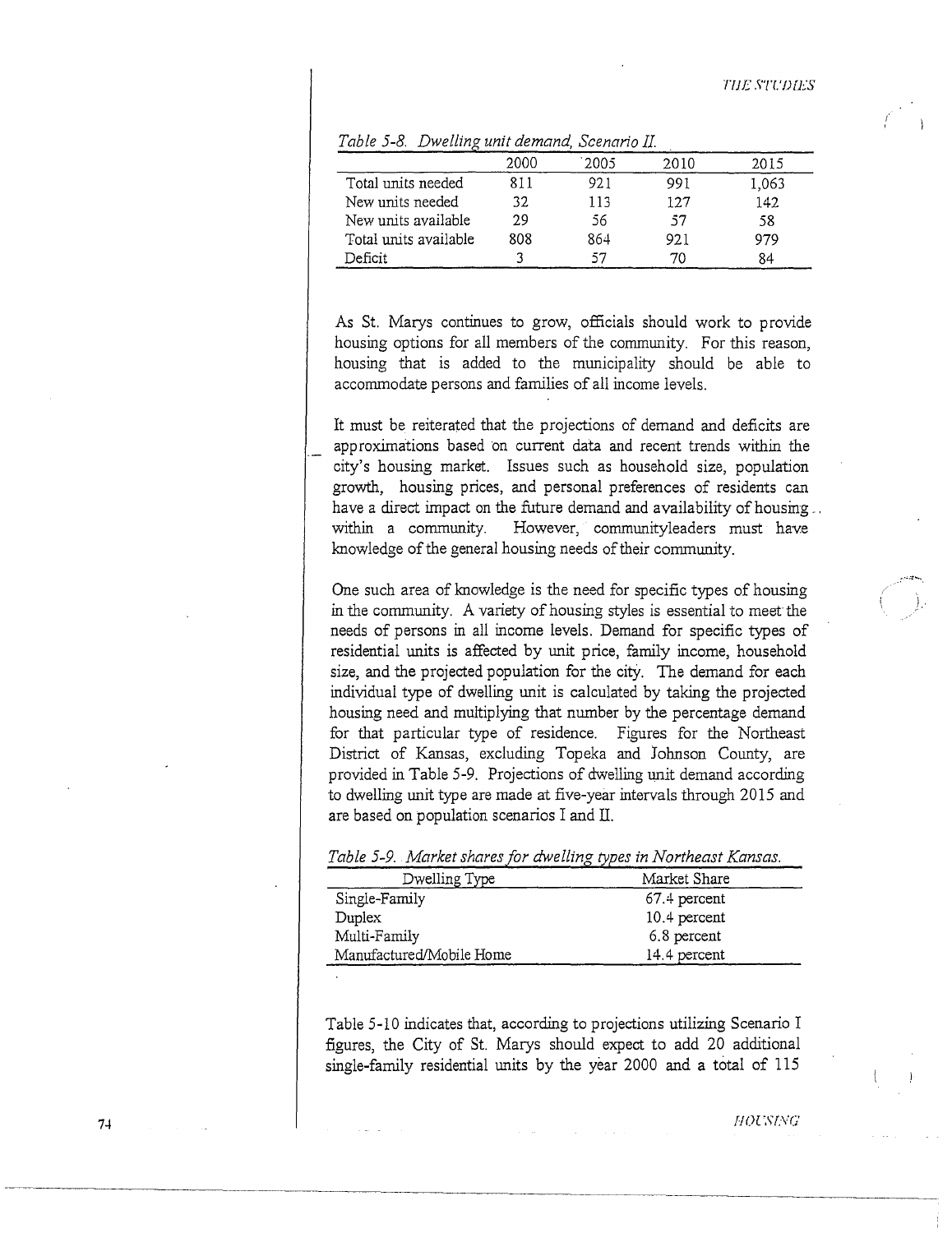#### rm·: sn:'DffS

more units between 2000 and 2015. However, if the number of units that the city will be in deficit in each year is added to the units expected to be available, the number of needed single-family homes increases to 56 by the year 2000 and to an additional 156 between the years 2010 and 2015.

While single-family residences are likely to remain the dominant type of unit built within the community, other types of dwellings may be constructed at faster rates. This is due to the high demand for housing in the community and to the limited amount of vacant land on which to build in the city. It is projected that the number of two-family and multi-family units that will be available in the year 2000 (three and two, respectively) will double by the year 2015, while the number of manufactured/mobile homes will increase at a higher rate, four units by 2000 and a total of nine between 2000 and 2015. When deficits are included, these figures are even higher. Consequently, the communityshould plan to accommodate alternatives to single-family residences in order to address the needs of the entire community. *Table 5-10. Unit demand according to dwelling type, Scenario I.* 

| rable 5-10. Onli demand according to awelling type, Scendrio 1. |      |      |      |      |
|-----------------------------------------------------------------|------|------|------|------|
| Dwelling Unit Type                                              | 2000 | 2005 | 2010 | 2015 |
| Single-family                                                   |      |      |      |      |
| Projected number                                                | 20   | 38   | 38   | 39   |
| Targeted number                                                 | 59   | 120  | 138  | 156  |
| Two-family                                                      |      |      |      |      |
| Projected number                                                | 3    | 6    | 6    | 6    |
| Targeted number                                                 | 9    | 18   | 21   | 24   |
| Multi-family                                                    |      |      |      |      |
| Projected number                                                | 2    | 4    | 4    | 4    |
| Targeted number                                                 | 6    | 12   | 14   | 16   |
| Manufactured/Mobile                                             |      |      |      |      |
| Projected number                                                | 4    | 8    | 9    | 9    |
| Targeted number                                                 | 13   | 27   | 32   | 36   |
| Totals                                                          |      |      |      |      |
| Projected number                                                | 29   | 56   | 57   | 58   |
| Targeted number                                                 | 87   | 177  | 205  | 232  |

*Note: The "targeted number" is the sum of the projected number of units and the projected deficit, resulting in the number of units that are needed* 

When Scenario II population factors are utilized to determine unit demand according to unit type, the number of expected units remains the same as in Scenario I. However, when the number of units that the communitywill be in deficit is added to the expected number of units, the number of needed units will continue to increase (Table 5- 11), but at a slower rate than in Scenario I. Single-family residences continue to remain the dominant form of unit, but the other forms of housing grow at faster rates.

*Table 5-11. Unit demand according to dwelling type, Scenario II.* 

*Types of dwelling units other than single-family homes likely will experience increased demand due to the need for housing and the limited amount of vacant land on which to build.* 

*The community should plan to accommodate alternatives to singlefamily residences.* 

!10CSJ.V(;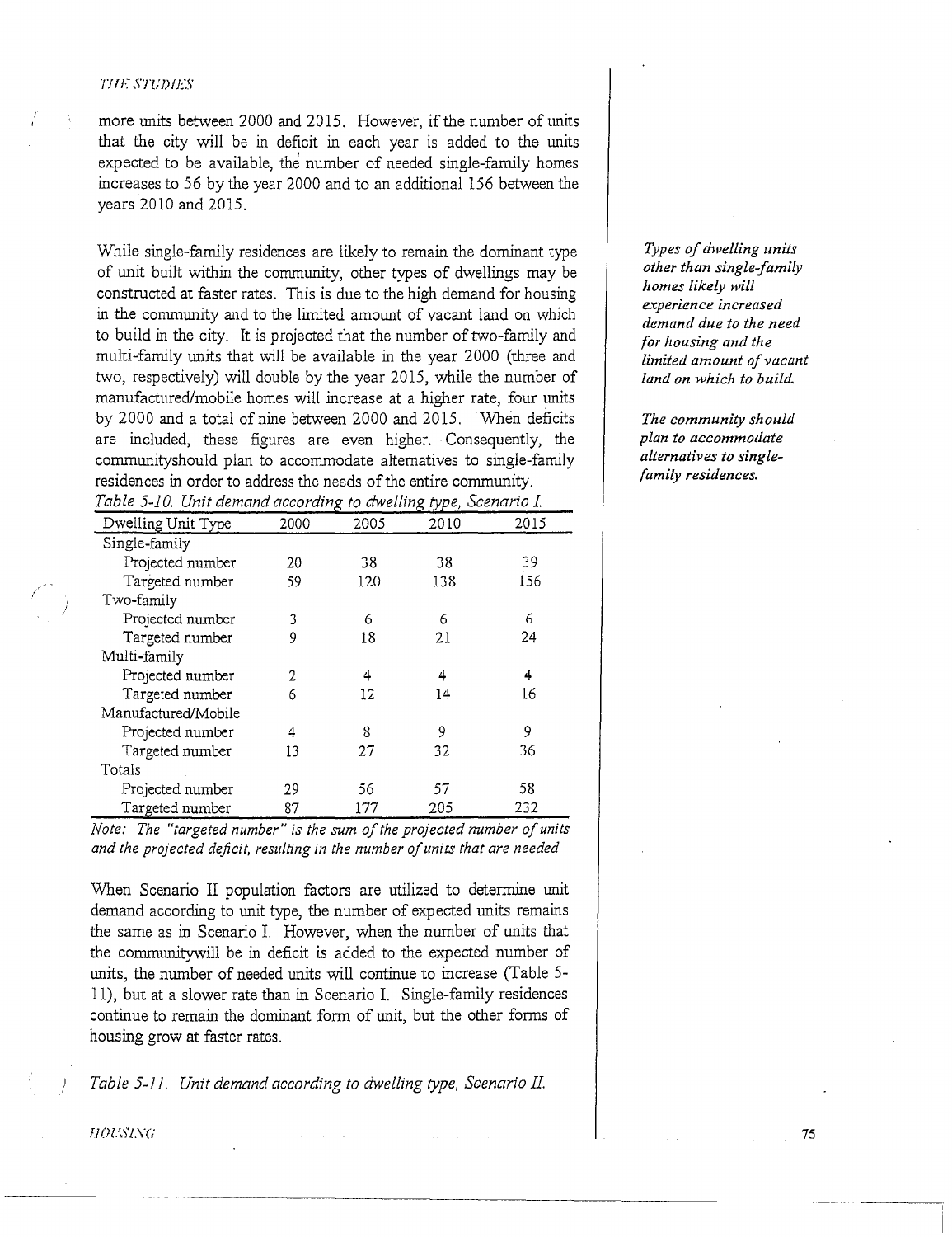n.1.r::sn:Dn·s

I  $\tilde{I}$ 

| Dwelling Unit Type  | 2000 | 2005 | 2010 | $-2015$ |
|---------------------|------|------|------|---------|
| Single-family       |      |      |      |         |
| Projected number    | 20   | 38   | 38   | 39      |
| Targeted number     | 22   | 76   | 85   | 95      |
| Two-family          |      |      |      |         |
| Projected number    | 3    | 6    | 6    | 6       |
| Targeted number     | 3    | 12   | 13   | 15      |
| Multi-family        |      |      |      |         |
| Projected number    | 2    | 4    | 4    | 4       |
| Targeted number     | 2    | 8    | 9    | 10      |
| Manufactured/Mobile |      |      |      |         |
| Projected number    | 4    | 8    | 9    | 9       |
| Targeted number     | 5    | 17   | 20   | 22      |
| Totals              |      |      |      |         |
| Projected number    | 29   | 56   | 57   | 58      |
| Targeted number     | 32   | 113  | 127  | 142     |

*Note: The "targeted number" is the sum of the projected number of units and the projected deficit, resulting in the number of units that are needed.* 

# *Affordable Housing*

It is important for communities to provide an adequate amount of affordable housing for low-income and elderly residents who maynot be able to afford other types of housing. Affordable housing allows residents to acquire housing at a cost that is compatible with their lifestyles and economic situations. Therefore, it is critical that community leaders understand the demand for affordable housing that the communityis likely to experience in the future.

Projections of demand for affordable housing are calculated according to a five-step process contained in the *Housing Market Feasibility Study.* Again, projections are made using population figures for scenarios I and II. However, the demand for affordable housing is calculated only to the year 2005 because there is greater room for error in projecting demand for affordable housing. This larger likelihood of error occurs because the calculation utilizes a number of imprecise types of data, including the projected demand for dwelling units, the number of low-income households, the number of residential units occupied by low-income households, and the migration rate of individuals into the community. The five-step process is detailed in Appendix G.

Utilizing Scenario I population figures, Table 5-12 indicates that there was a demand of 37 to 44 low-income housing units in St. Marys in 1990. The demand range is determined by using in-migration rates of 10, 20 and 30 percent. In 1997, the estimated demand is 56 to 66 units, and demand is expected to increase to a range of 64 to 75 units by 2000 and to a range of 78 to 92 units by 2005.

 $HOLSING$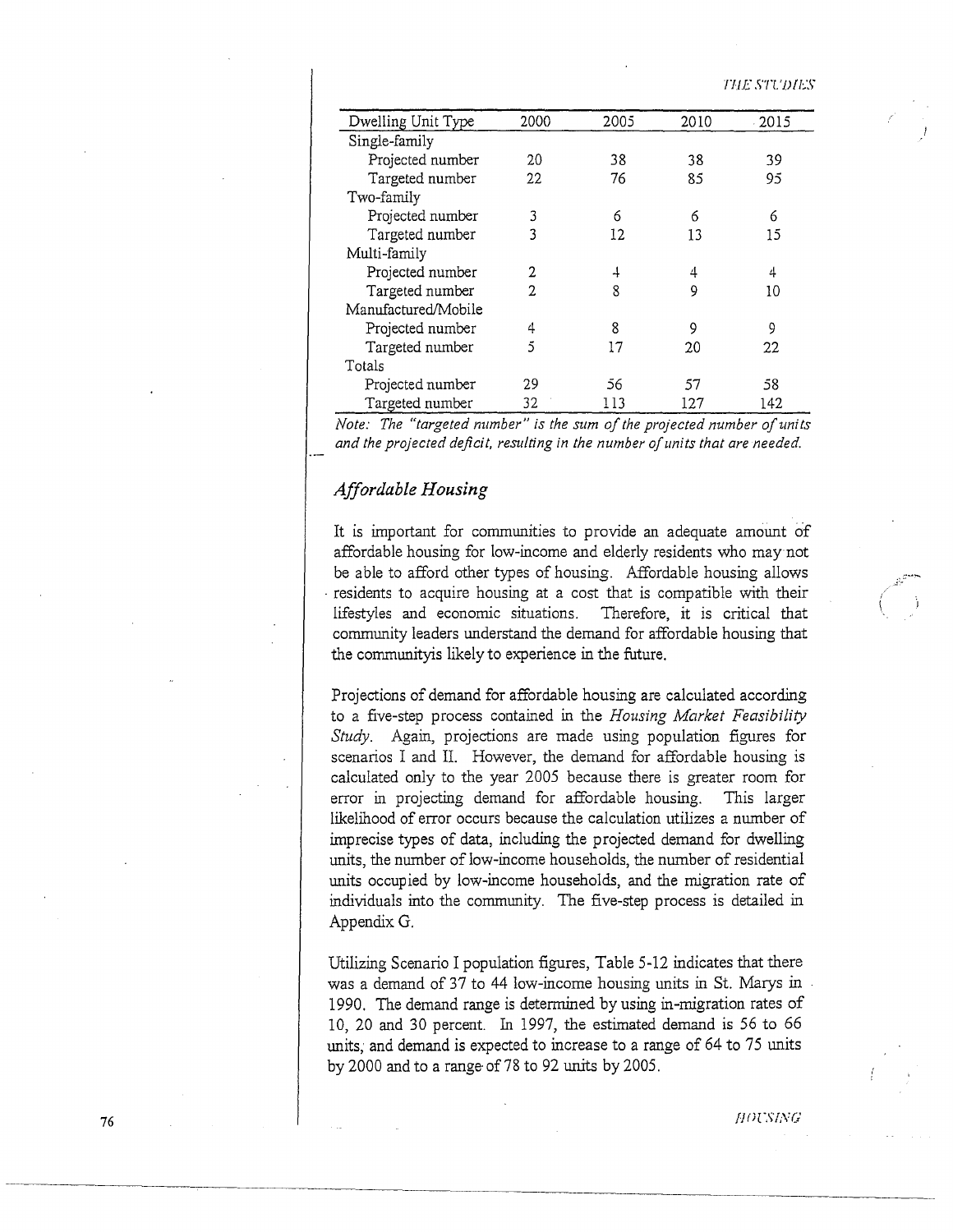'J'JTl:STL'l.JfES

*Table 5-12. Estimated affordable housing demand, Scenario* I.

| In-migration rate | !990 | -997 | 2000 | 2005 |
|-------------------|------|------|------|------|
| 10 percent        | 37   | 56   | 64   |      |
| 20 percent        | 41   | 6 1  |      | 85   |
| 30 percent        | 44   | 66   |      |      |

When population figures from Scenario II are utilized, demand for low-income units is somewhat lower (Table 5-13). The demand for 2000 ranges from 58 to 69 units, while the range for 2005 is 67 to 79 units. Although demand is lower in Scenario II, it remains a significant issue for community officials to address.

| . . <i>.</i><br>$1.5.$ Let $1.7.$ The state of $1.7.$ The state of $1.7.$ The state $1.7.$ The state of $1.7.$ |      |     |      |      |
|----------------------------------------------------------------------------------------------------------------|------|-----|------|------|
| In-migration rate                                                                                              | 1990 | 997 | 2000 | 2005 |
| 10 percent                                                                                                     | 37   | Эh  |      |      |
| 20 percent                                                                                                     | 41   |     | 64   |      |
| 30 percent                                                                                                     | 44   | 66  | 65   |      |

*Table 5-13. Estimated affordable housing demand, Scenario II.* 

## **SUMMARY**

Due to the growth of St. Marys' population, the number of residential units has increased during recent years. A majority of these residences, both within the city and the ETZ, are well-kept and contribute to a favorable visual image of the community. This quality may help attract new residents to town and indicates that the residents are concerned about the condition and appearance of their community.

Since a large portion of the housing stock has been built since 1970, most dwellings are structurally sound. Routine maintenance of these and older structures will result in longer life spans and will allow residences to retain their value and contribute to the city's economic base.

Within the city of St. Marys, the vacancy rate of existing residential structures is relatively low. However, this situation tends to increase the number of renter-occupied units because rising prices of land and houses preclude some persons from being able to purchase a home. As one resident says, "[the city is experiencing] housing congestion in older areas, indicating a strong housing demand that calls for an increase in the availability of housing."

St. Marys' housing stock primarily consists of single-family homes. However, as land values and housing prices continue to increase due to demand, the city is likely to experience increased demand for twofamily, multi-family, and manufactured/mobile units. Therefore, the construction of new housing in St. Marys should include alternatives, including affordable housing, to single-family units.

*Utilizing Scenario II population figures, it is projected that St. Marys will require between 67 and 79 low-income units by 2005.*